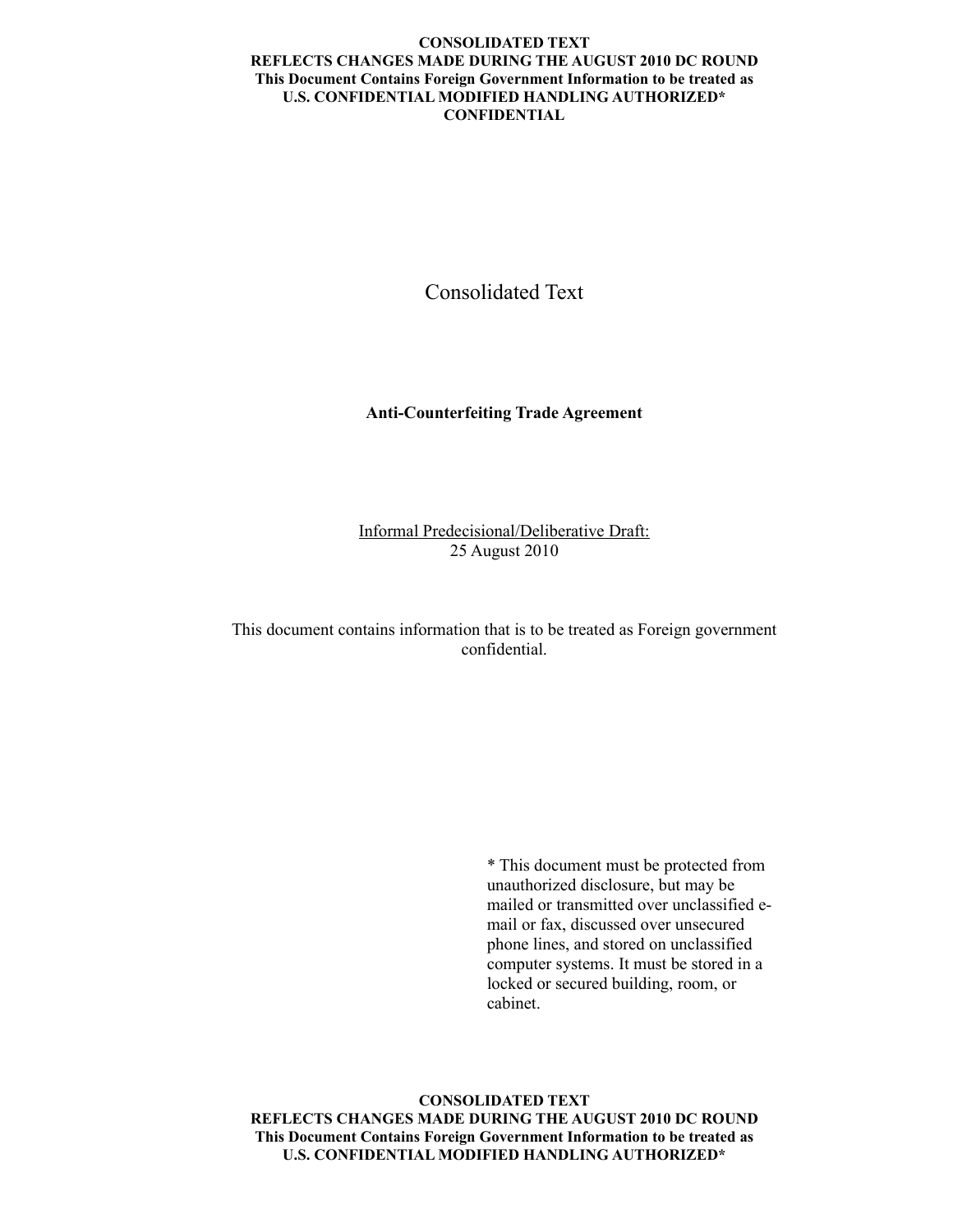The Parties to this Agreement<sup>[1](#page-1-0)</sup>

[NZ/Can/Mex/AUS/Sing/Mor. *Noting* that enforcement of {intellectual property rights} should contribute to the promotion of technological innovation and to the transfer and dissemination of technology, to the mutual advantage of producers and users of technological knowledge and in a manner conductive to the social and economic welfare, and to the balance of rights and obligations;]

*Noting* that the proliferation of counterfeit trademark and pirated copyright goods {EU/CH/J: infringement of intellectual property rights} undermines legitimate trade and the sustainable development of the world economy, causes significant financial losses for right holders and for legitimate businesses, and in some cases, [J/EU/US: provides a source of revenue for organized crime and otherwise] poses risks to the public;

*Desiring* to combat such proliferation through enhanced international cooperation and through more effective international enforcement;

*Intending* to provide effective and appropriate means, [complementing] the TRIPS Agreement, for the enforcement of trademark and copyright or related rights {EU/CH/J: intellectual property rights}, taking into account differences in their respective legal systems and practices;

*Desiring* to ensure that measures and procedures to enforce trademark and copyright or related rights {EU/CH/J: intellectual property rights} do not themselves become barriers to legitimate trade;<sup>[2](#page-1-1)</sup>

*Recognizing* that enforcement of trademark and copyright or related rights {EU/CH/J: intellectual property rights} needs to balance the legitimate interests of right holders and of users [US: of such rights];

*Desiring* to address the problem of copyright or related rights infringement {EU/CH/J: intellectual property infringement} which takes place by means of digital networks in a manner that balances the rights [J/EU/NZ/Can: interests] of the relevant right holders, online service providers and users of those networks<sup>[3](#page-1-2)</sup>; and

*Desiring* that ACTA operate in a manner mutually supportive of international enforcement work and cooperation conducted within relevant international organizations;

<span id="page-1-0"></span><sup>&</sup>lt;sup>1</sup> Negotiator's Note: insert footnote in Article 6.1 of list of negotiating parties.

<span id="page-1-1"></span><sup>&</sup>lt;sup>2</sup> Negotiator's Note: combine this language with other balancing language.

<span id="page-1-2"></span><sup>&</sup>lt;sup>3</sup> Negotiator's Note: Negotiators will revisit this paragraph after wording in Article 2.18 is finalized.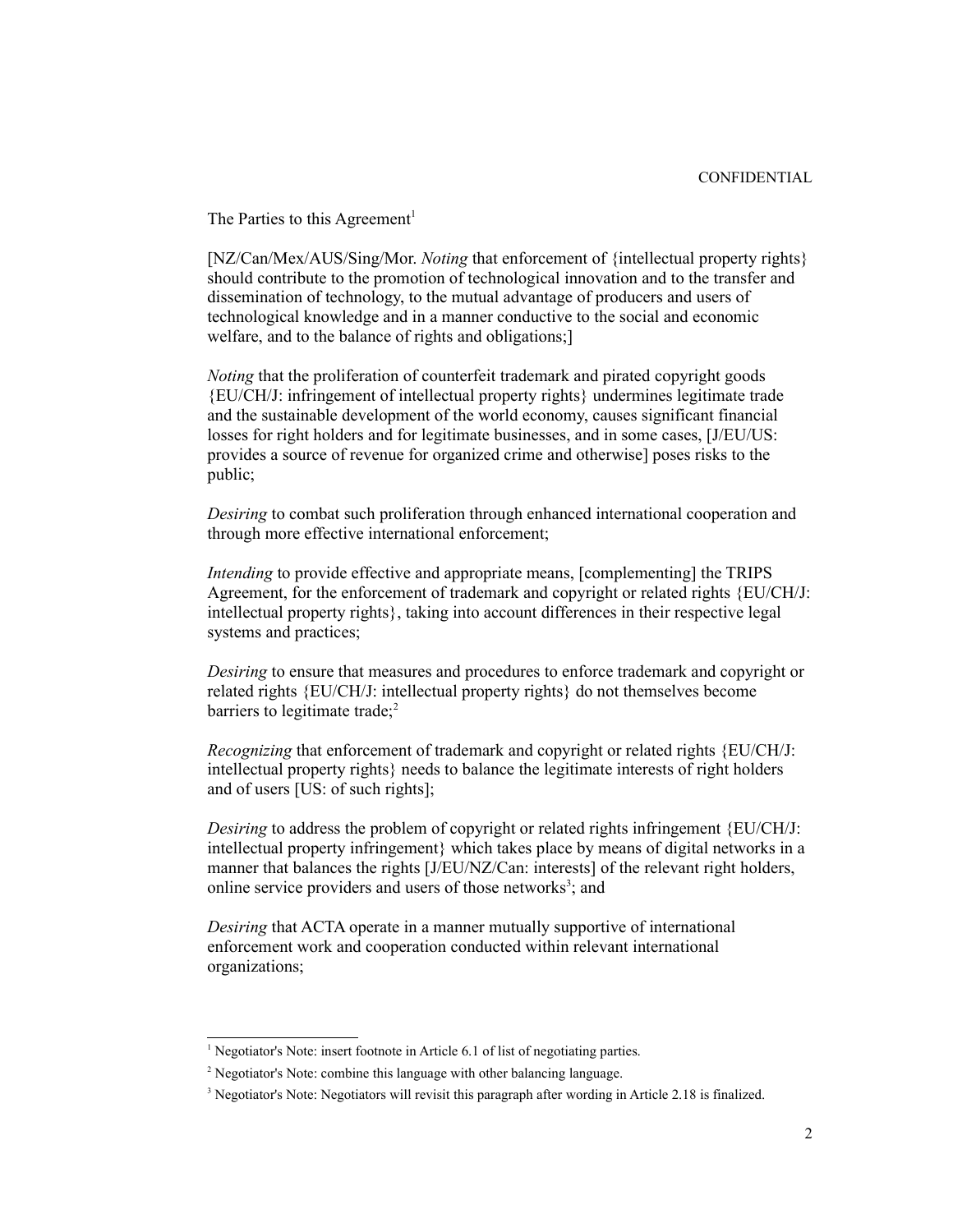[CH/US/EU/Kor/Mor/Mex/J: *Determined* to implement this Agreement in a manner consistent with the objectives and principles set out in the TRIPS Agreement;]

*Recognizing* the principles set out in the Doha Declaration on the TRIPS Agreement and Public Health, adopted on November 14, 2001, by the WTO at the Fourth WTO Ministerial Conference, held in Doha, Qatar;<sup>[4](#page-2-0)</sup>

Agree as follows:

## **CHAPTER ONE INITIAL PROVISIONS AND DEFINITIONS**

## **Section A: Initial Provisions**

ARTICLE 1.1: RELATION TO OTHER AGREEMENTS

Nothing in this Agreement shall derogate from any obligation [NZ/US/Kor/J/CH/Mex/Can/Sing: of a Party with respect to any other Party] under existing agreements, including the WTO Agreement on Trade-Related Aspects of Intellectual Property Rights.

ARTICLE 1.2: NATURE AND SCOPE OF OBLIGATIONS

1. Each Party shall give effect to the provisions of this Agreement. A Party may implement in its domestic law more extensive enforcement of intellectual property rights than is required by this Agreement, provided that such enforcement does not contravene the provisions of this Agreement. Each Party shall be free to determine the appropriate method of implementing the provisions of this Agreement within its own legal system and practice.

2. Nothing in this Agreement creates any obligation with respect to the distribution of resources as between enforcement of intellectual property rights and enforcement of law in general.

ARTICLE 1.3: RELATION TO STANDARDS CONCERNING THE AVAILABILITY AND SCOPE OF INTELLECTUAL PROPERTY RIGHTS

1. This Agreement shall be without prejudice to provisions governing the availability, acquisition, scope, and maintenance of intellectual property rights contained in a Party's law.

2. This Agreement does not create any obligation on a Party to apply measures where a right in intellectual property is not protected under the laws and regulations of

<span id="page-2-0"></span><sup>4</sup> Negotiator's Note: Verify text with one delegation.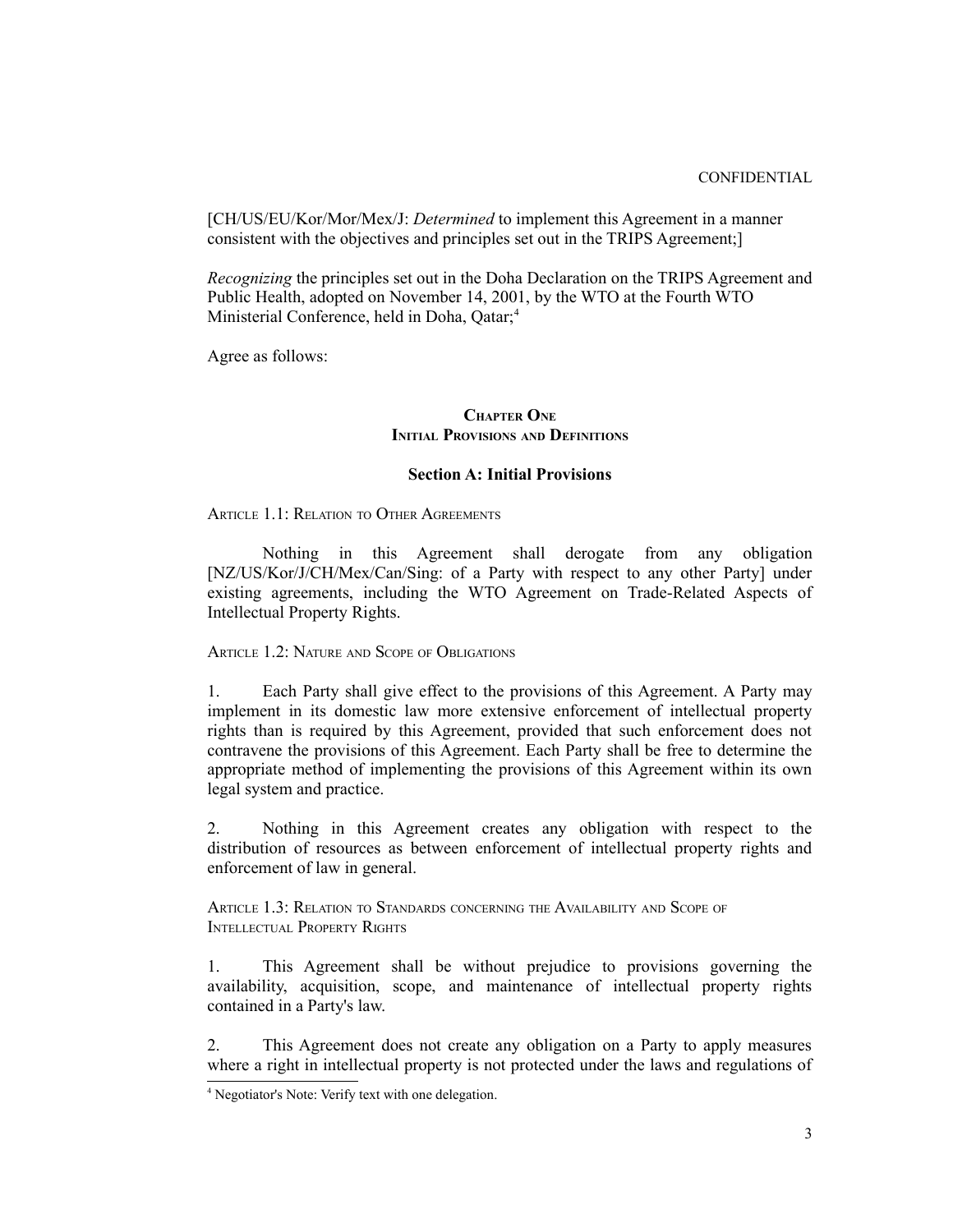that Party.

ARTICLE 1.4: PRIVACY AND DISCLOSURE OF INFORMATION

1. Nothing in this Agreement shall require any Party to disclose:

(a) information the disclosure of which would be contrary to its law or its international agreements, including laws protecting right of privacy,

(b) confidential information the disclosure of which would impede law enforcement or otherwise be contrary to the public interest, or

(c) confidential information, the disclosure of which would prejudice the legitimate commercial interests of particular enterprises, public or private.

2. [Aus/Mex/Can/NZ/EU: When a Party provides written information pursuant to a request or a requirement under this Agreement, the Party receiving the information shall, subject to its domestic law, refrain from disclosing or using the information for a purpose other than that for which the information was requested or required, except with the prior consent of the Party providing the information.

[AUS/NZ/Sing/CAN: ARTICLE 1.X:

1. The enforcement of intellectual property rights should contribute to the promotion of technological innovation and to the transfer and dissemination of technology, to the mutual advantage of producers and users of technological knowledge and in a manner conducive to social and economic welfare, and to a balance of rights and obligations.

2. Parties may, in formulating or amending their laws and regulations, adopt measures necessary to protect public health and nutrition, and to promote the public interest in sectors of vital importance to their socio-economic and technological development, provided that such measures are consistent with the provisions of this Agreement.

3. Appropriate measures, provided that they are consistent with the provisions of this Agreement, may be needed to prevent the abuse of intellectual property rights by right holders or the resort to practices which unreasonably restrain trade or adversely affect the international transfer of technology.] [J/Mex/Kor/US: delete this provision]

[EU/CH: Delete Article 1.X per language in preamble.]

## **Section B: General Definitions**

ARTICLE 1.X: DEFINITIONS

For the purposes of this Agreement, unless otherwise specified: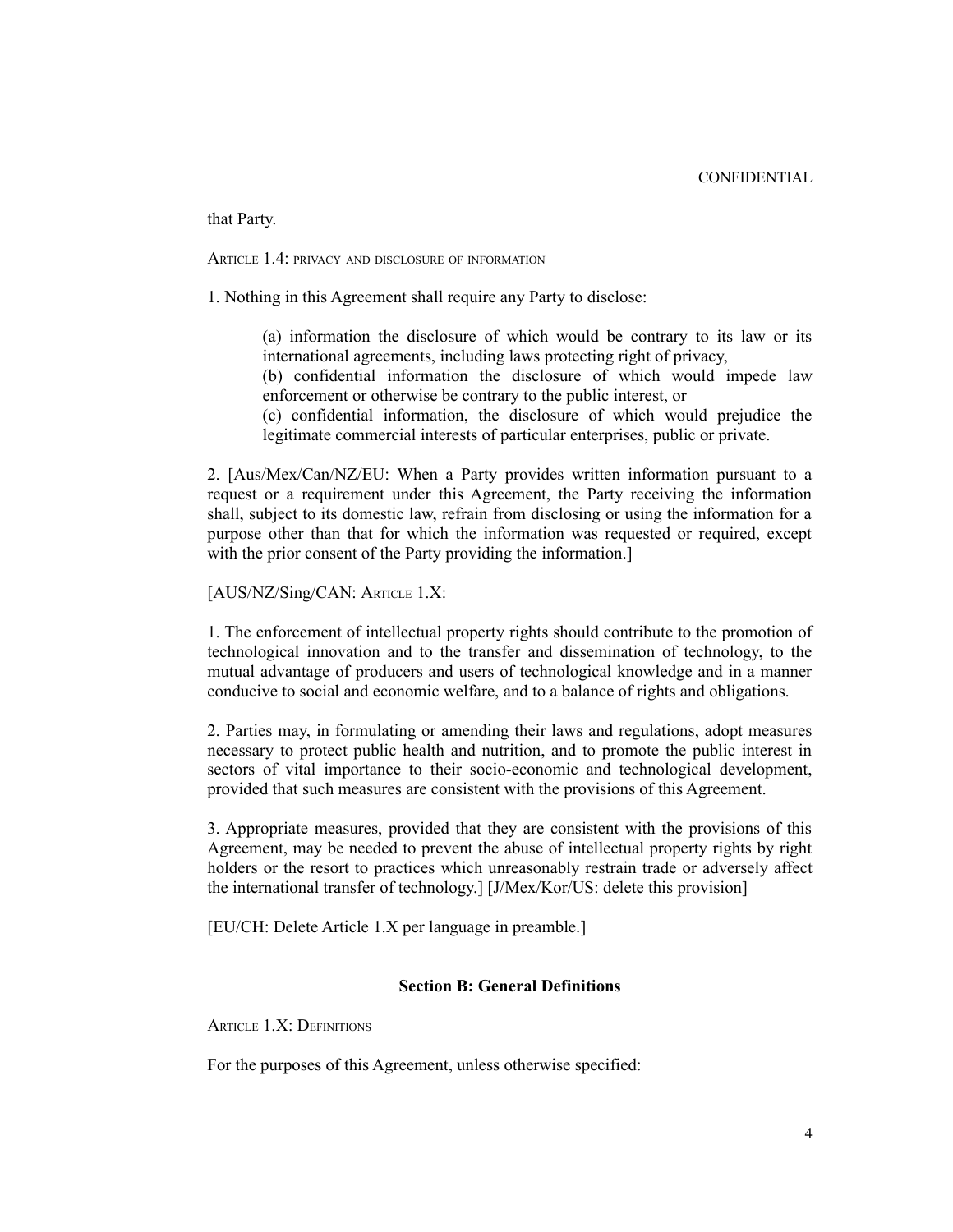CONFIDENTIAL

**ACTA** means the Anti-Counterfeiting Trade Agreement;

**days** means calendar days;

**Committee** means the ACTA Committee established under Chapter Five;

**competent authorities** includes judicial, administrative, or law enforcement authorities as may be appropriate in the context and in the laws of each Party;

**counterfeit trademark goods** means any goods, including packaging, bearing without authorization a trademark that is identical to the trademark validly registered in respect of such goods, or that cannot be distinguished in its essential aspects from such a trademark, and that thereby infringes the rights of the owner of the trademark in question under the law of the country in which the procedures set out in [Section X are invoked;]

**customs transit** means the Customs procedure under which goods are transported under Customs control from one Customs office to another;

**import,** with its grammatical variations and cognate expressions, means to bring or cause to be brought into a territory by land, water or air from any place which is outside the territory but does not include the bringing into the territory of goods which are to be taken out of the territory on the same conveyance on which they were brought into the territory without any landing or transshipment within the territory.

{**intellectual property** [US: means] [refers to] all categories of intellectual property that are the subject of Sections 1 through 7 of Part II of the Agreement on Trade-Related Aspects of Intellectual Property Rights.<sup>[5](#page-4-0)</sup>}

**in-transit goods** means goods under "Customs transit" and under "transshipment";

[**measure** includes any law, regulation, procedure, requirement, or practice;]

**person** means either a natural person or a legal person;

**pirated copyright goods** means any goods that are copies made without the consent of the right holder or person duly authorized by the right holder in the country of production and that are made directly or indirectly from an article where the making of that copy would have constituted an infringement of a copyright or a related right under the law of the country in which the procedures set out in [Sections  $X$  are invoked:]<sup>[6](#page-4-1)</sup>

<span id="page-4-0"></span> $5$  MX: Reminding drafters of need for the consistency of terminology, in particular, usage of the term "intellectual property rights," copyright," and "trademark."

<span id="page-4-1"></span><sup>&</sup>lt;sup>6</sup> Drafter's note: Footnotes in other chapters to be deleted if definitions are added to this Section.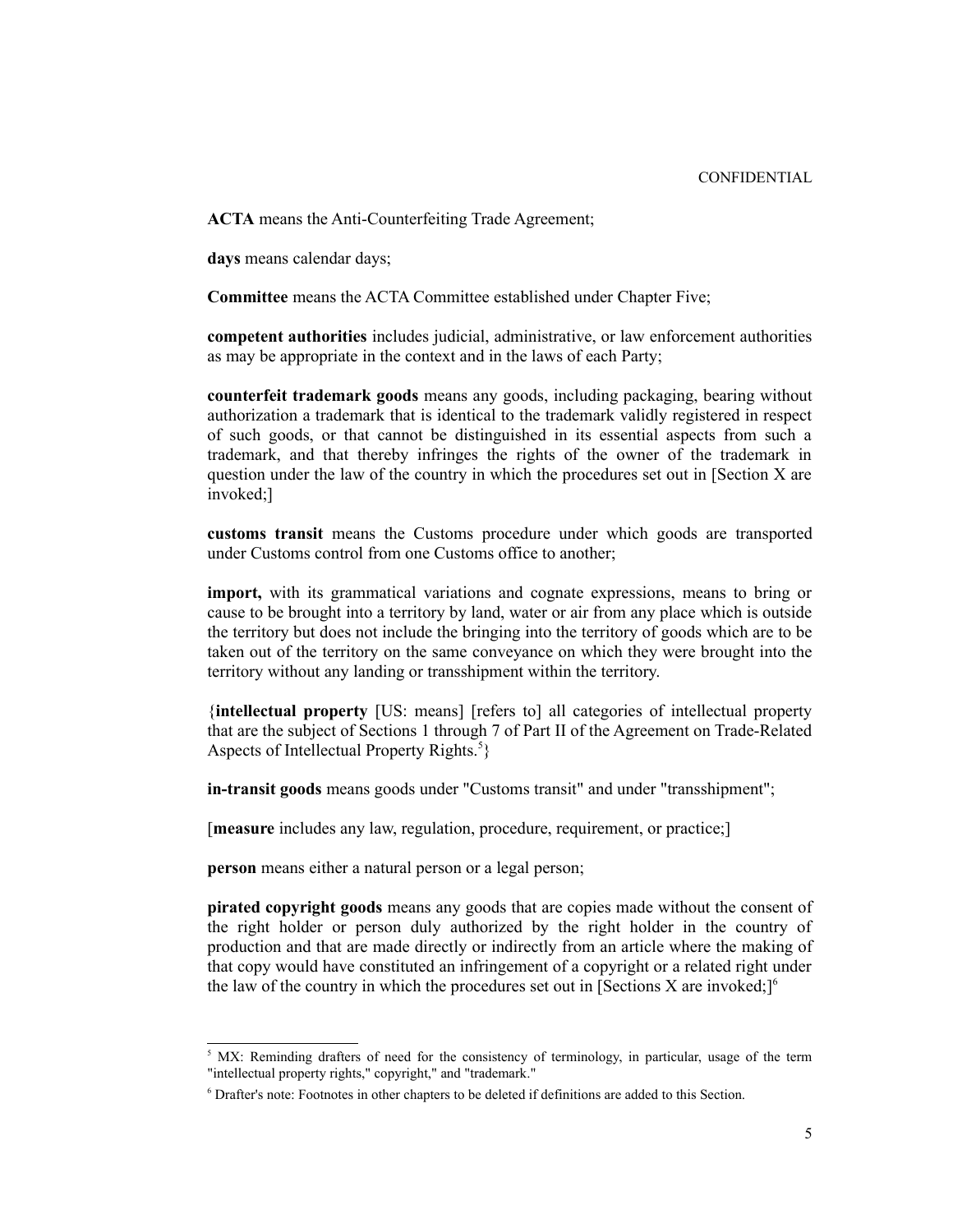**right holder** includes a federation or an association having the legal standing to assert rights in intellectual property;

**territory** means customs territory of a Party and all [US: export processing zone/free trade zones] of that Party;

**transshipment** means the Customs procedure under which goods are transferred under Customs control from the importing means of transport to the exporting means of transport within the area of one Customs office which is the office of both importation and exportation;

**TRIPS Agreement** means the *Agreement on Trade-Related Aspects of intellectual Property Rights*, contained in Annex 1C to the WTO Agreement;<sup>[7](#page-5-0)</sup>

**WTO** means the World Trade Organization; and

**WTO Agreement** means the *Marrakesh Agreement Establishing the World Trade Organization*, done on April 15, 1994;

## **CHAPTER TWO LEGAL FRAMEWORK FOR ENFORCEMENT OF INTELLECTUAL PROPERTY RIGHTS**

### **General Obligations**

ARTICLE 2 x<sup>'</sup> GENERAL OBLIGATIONS WITH RESPECT TO ENFORCEMENT

1. Parties shall ensure that enforcement procedures are available under their law so as to permit effective action against any act of infringement of intellectual property rights covered by this Agreement, including expeditious remedies to prevent infringements and remedies which constitute a deterrent to further infringements. These procedures shall be applied in such a manner as to avoid the creation of barriers to legitimate trade and to provide for safeguards against their abuse.

2. Procedures adopted, maintained, or applied to implement this Chapter shall be fair and [US: ,]equitable, [US:,and provide appropriate protections for all participants subject to the procedures. These procedures] [They] shall not be unnecessarily complicated or costly, or entail unreasonable time-limits or unwarranted delays. [EU: Each Party shall ensure that the rights of the [EU/CH: defendants and] third parties shall be duly protected and guaranteed.]

<span id="page-5-0"></span><sup>&</sup>lt;sup>7</sup> Negotiator's Note: Where this agreement refers to the TRIPS Agreement, such references are intended to include any waiver adopted pursuant to Article IX of the WTO Agreement that pertains to the TRIPS Agreement.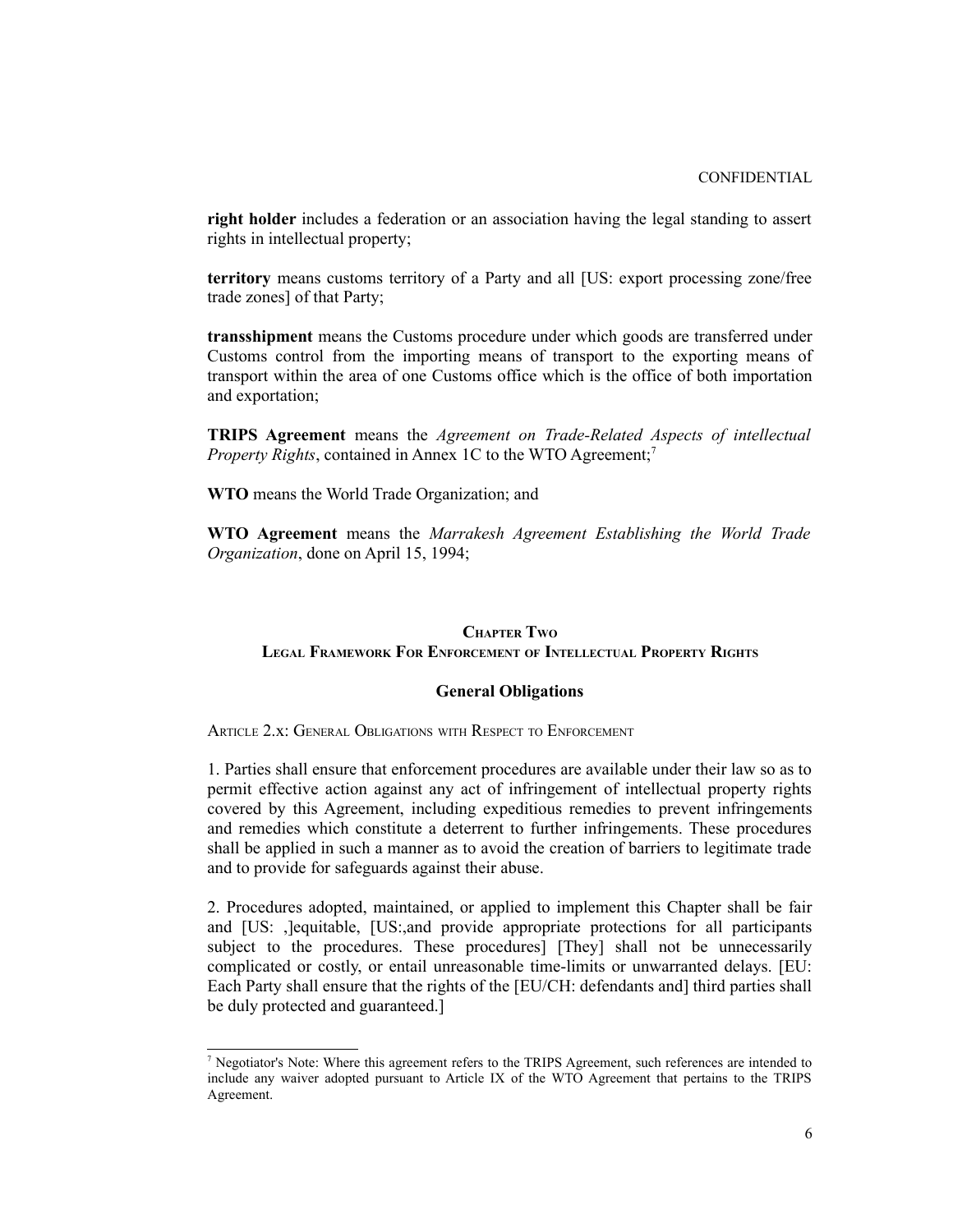Option 1: [Mex/US/J/NZ/Sing/CAN/Aus: 3. At least in respect of civil remedies and criminal penalties for enforcement of intellectual property rights, each Party shall take into account, as appropriate, the need for proportionality between the seriousness of the infringement, the interests of third parties and the applicable remedies or penalties.]

Option 2: [EU/CH/Mor: 3. In respect of measures, procedures and remedies adopted, maintained or applied to implement this Chapter, each Party shall ensure the need for proportionality in relation to the infringement.]

4. [US/Aus: Notwithstanding the other provisions of this [J: Chapter] [Agreement], the Parties may limit the remedies available against a government's unauthorized use of intellectual property covered under this Agreement, or against such unauthorized use by a third party that was authorized by a government, to payment of remuneration. The right holder shall be paid adequate remuneration in the circumstances of each case, taking into account the economic value of the authorization.]

[NZ: Notwithstanding the other provisions of this Chapter in relation to civil remedies and criminal penalties, the Parties may:

(a) limit civil remedies available against a government's unauthorized use of intellectual property covered under this Agreement, or against such unauthorized use by a third party that was authorized by a government, to payment of remuneration. The right holder shall be paid adequate remuneration in the circumstances of each case, taking into account the economic value of the authorization; and

(b) limit or exclude criminal penalties for such unauthorized use of intellectual property rights.]

[Can/US: In other cases, the remedies under this Chapter shall apply or, where these remedies are inconsistent with a Party's law, declaratory judgments and adequate compensation shall be available.]

[EU suggests deleting this article.]

5. {MX/Aus/Sing/NZ/US/Can: define scope of the intellectual property rights covered in the Agreement} {EU/CH: the scope of intellectual property rights will be defined at the start of each chapter.}

{Aus/US/NZ/Can/Sing: This Agreement shall apply [NZ/Can/Sing: only] [Kor: at least] to trademark counterfeiting and copyright piracy unless otherwise specified. The Section on the Digital Environment shall apply only to copyright and related rights.

6. [US/Mex/CH/Can/Aus: No provision of this Chapter shall be construed to require a Party to provide for liability of officials for acts undertaken in the performance of their official duties.]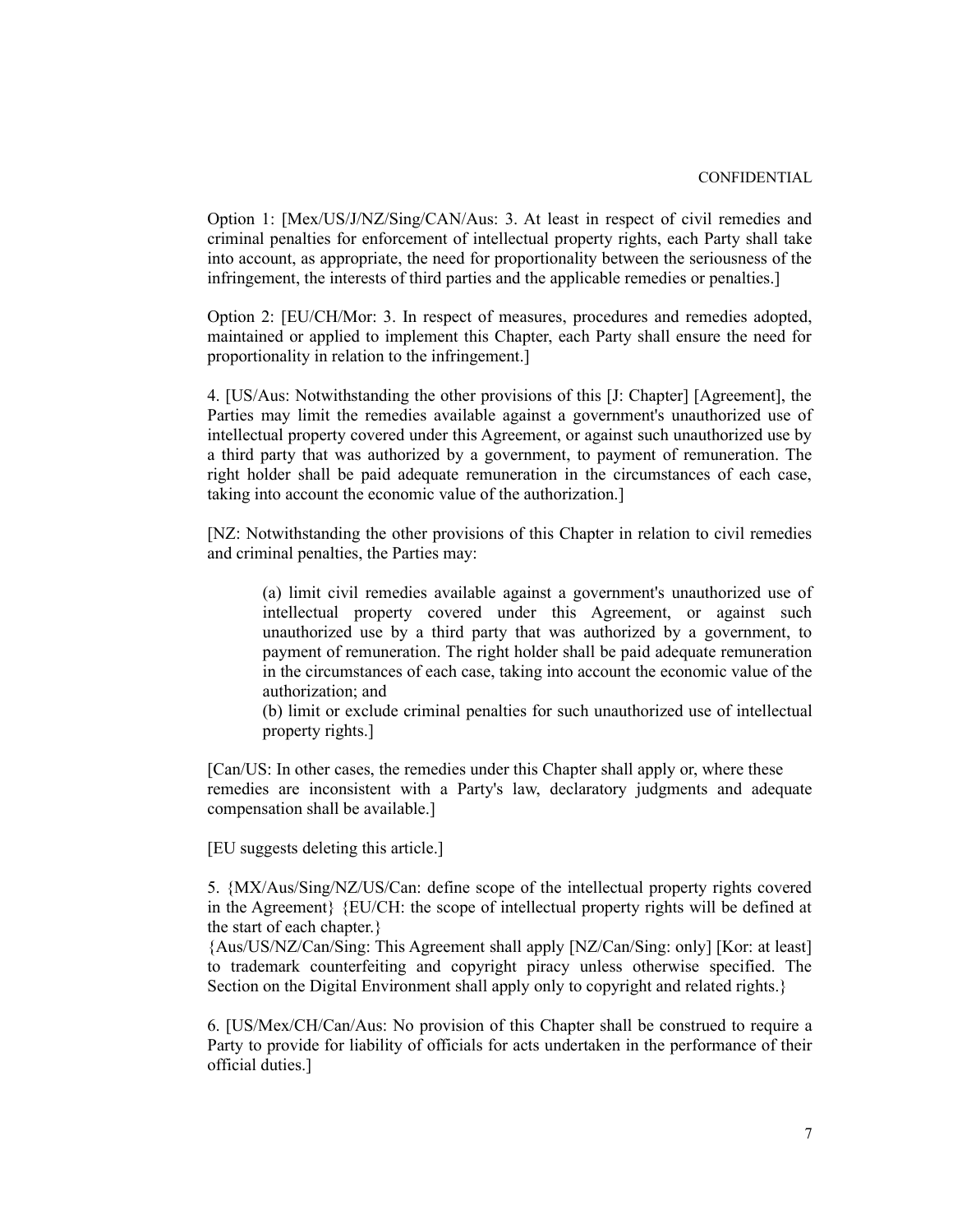#### **Section 1: Civil Enforcement**

ARTICLE 2.1: AVAILABILITY OF CIVIL PROCEDURES

1. [Can/US/NZ/Sing/AUS: In the context of this section, e] [E]ach Party shall make available to right holders civil judicial procedures concerning the enforcement of any {J/CH/EU: intellectual property right} {Sing/Can/NZ/Aus/US/Mex: copyrights and related rights and trademarks}

2. To the extent that any civil remedy can be ordered as a result of administrative procedures on the merits of a case, each Party shall provide that such procedures conform to principles equivalent in substance to those set out in this section.

ARTICLE 2.X: INJUNCTIONS

[EU/Sing: 1. ]In civil judicial proceedings concerning the enforcement of {Can/NZ/Aus/US/Sing/Mex; copyright or related rights and trademarks} {J/EU: intellectual property rights}, each Party shall provide that its judicial authorities shall have the authority [Can/AUS/Sing: subject to any statutory limitations under its domestic law] to issue an order to a party to desist from an infringement, including an order to prevent infringing goods from entering into the channels of commerce.

[EU/CH: 2. The Parties shall also ensure that right holders are in a position to apply for an injunction against intermediaries whose services are used by a third party to infringe an intellectual property right<sup>[8](#page-7-0)</sup>]

ARTICLE 2.2<sup>-</sup> DAMAGES

1. Each Party shall provide that in civil judicial proceedings, its judicial authorities shall have the authority to order the infringer who knowingly or with reasonable grounds to know, engaged in infringing activity of {intellectual property rights} {copyright or related rights, or trademarks}, to pay the right holder damages adequate to compensate for the injury the right holder has suffered as a result of the infringement.

In determining the amount of damages (US/Can: for copyrights and related rights infringements and trademarks counterfeiting}, its judicial authorities shall have the authority to consider, *inter alia*, any legitimate measure of value submitted by the right holder, which may include the lost profits, the value of the infringed good or service, measured by the market price, the suggested retail price.

2.  $\{At least\}$  in cases  $\{EU/CH:$  of intellectual property rights  $\{ of copyright or related$ rights infringement and trademark counterfeiting}, each Party shall provide that in civil

<span id="page-7-0"></span><sup>&</sup>lt;sup>8</sup>[EU/CH: The conditions and procedures relating to such injunction will be left to each Party's legal system.]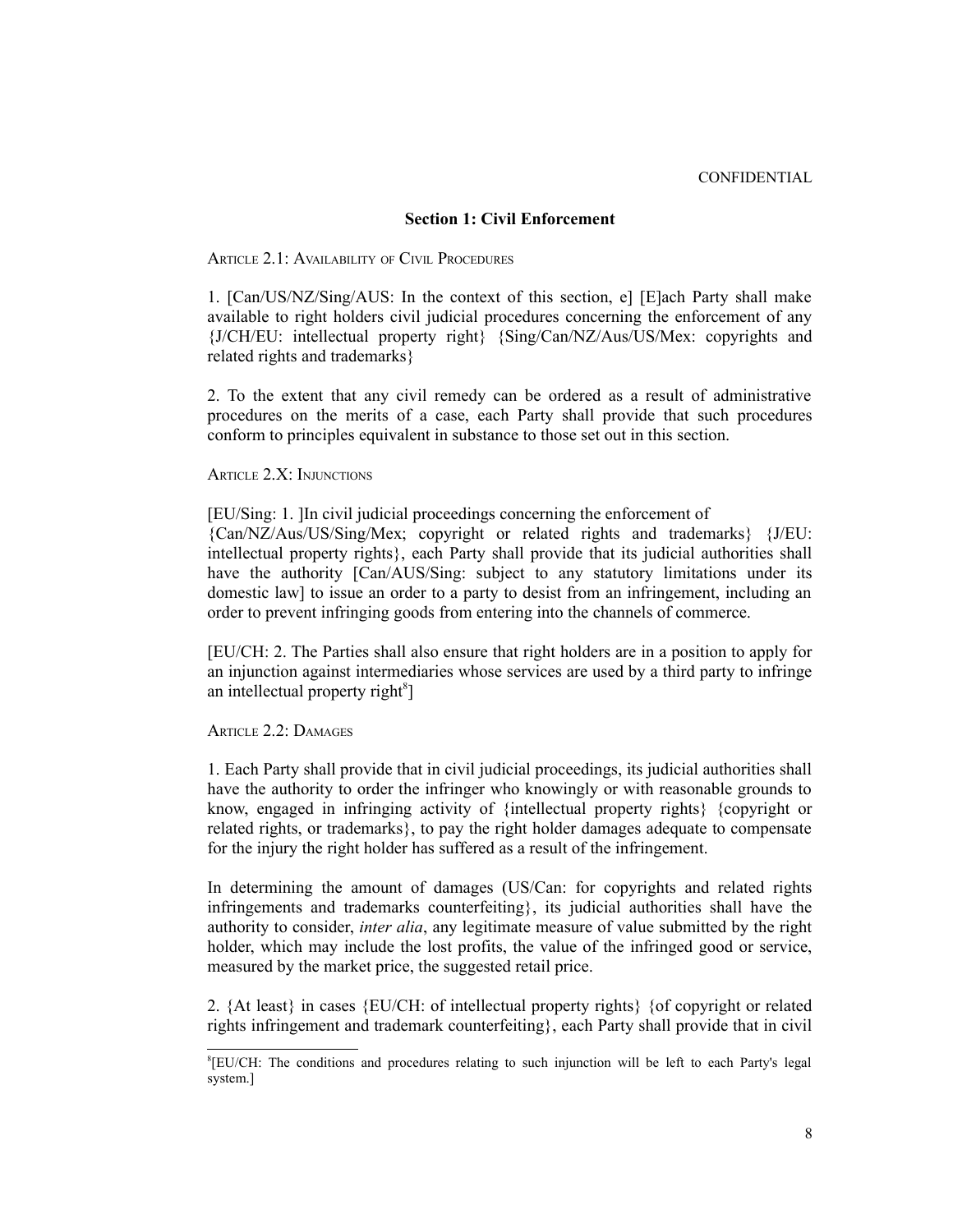judicial proceedings, its judicial authorities shall have the authority to order the infringer to pay the right holder the profits of the infringer that are attributable to the infringement. A Party's legal system may presume the profits of the infringer to be the amount of damages referred to in paragraph 1.

3. {US: At least with respect to works, phonograms, and performances protected by copyrights or related rights, and in cases of trademark counterfeiting, e} [E]ach Party shall also establish or maintain a system that provides for one or more of the following:

a) pre-established damages, or

b) presumptions for determining the amount of damages<sup>[9](#page-8-0)</sup> sufficient to compensate the right holder for the harm caused by the infringement, or c) at least for copyright, additional damages.

### Option 1

4. Where a party provides one of the options described in paragraph 3 (a) or 3 (b), that Party shall ensure that a right holder has the right to choose that option as an alternative to the remedies referred to in paragraph 1.

# Option 2

[EU/CH: 4. Where a party provides one of the options described in paragraph 3 (a) or 3 (b), that Party shall ensure that such option is available as an alternative measure to those referred to in paragraph 1 and 2.]

5. Each Party shall provide that its judicial authorities, where appropriate, shall have the authority to order, at the conclusion of civil judicial proceedings concerning infringement of {intellectual property rights} {copyright or related rights, or trademarks}, that the prevailing party be awarded payment by the losing party of court costs or fees and appropriate attorney's fees or any other expenses as provided for under that Party's domestic law.

## ARTICLE 2.3: OTHER REMEDIES

1. With respect to goods that have been found to be {US/Aus/Can/Sing/Kor/NZ/Mex: pirated or counterfeited}{J/EU/CH: infringing an intellectual property right}, each Party shall provide that in civil judicial proceedings, at the right holder's request, its judicial authorities shall have the authority to order that such goods be destroyed, except in exceptional circumstances, without compensation of any sort.

2. Each Party shall further provide that its judicial authorities shall have the

<span id="page-8-0"></span><sup>9</sup> Such measures may include the presumption that the amount of damages is (i) the quantity of the goods infringing the right holder's {intellectual property right in question} and actually assigned to third persons, multiplied by the amount of profit per unit of goods which would have been sold by the right holder if there had not been the act of infringement, or (ii) a reasonable royalty or (iii) a lump sum on the basis of elements such as at the least the amount of royalties or fees which would have been due if the infringer had requested authorization to use the {intellectual property right in question.}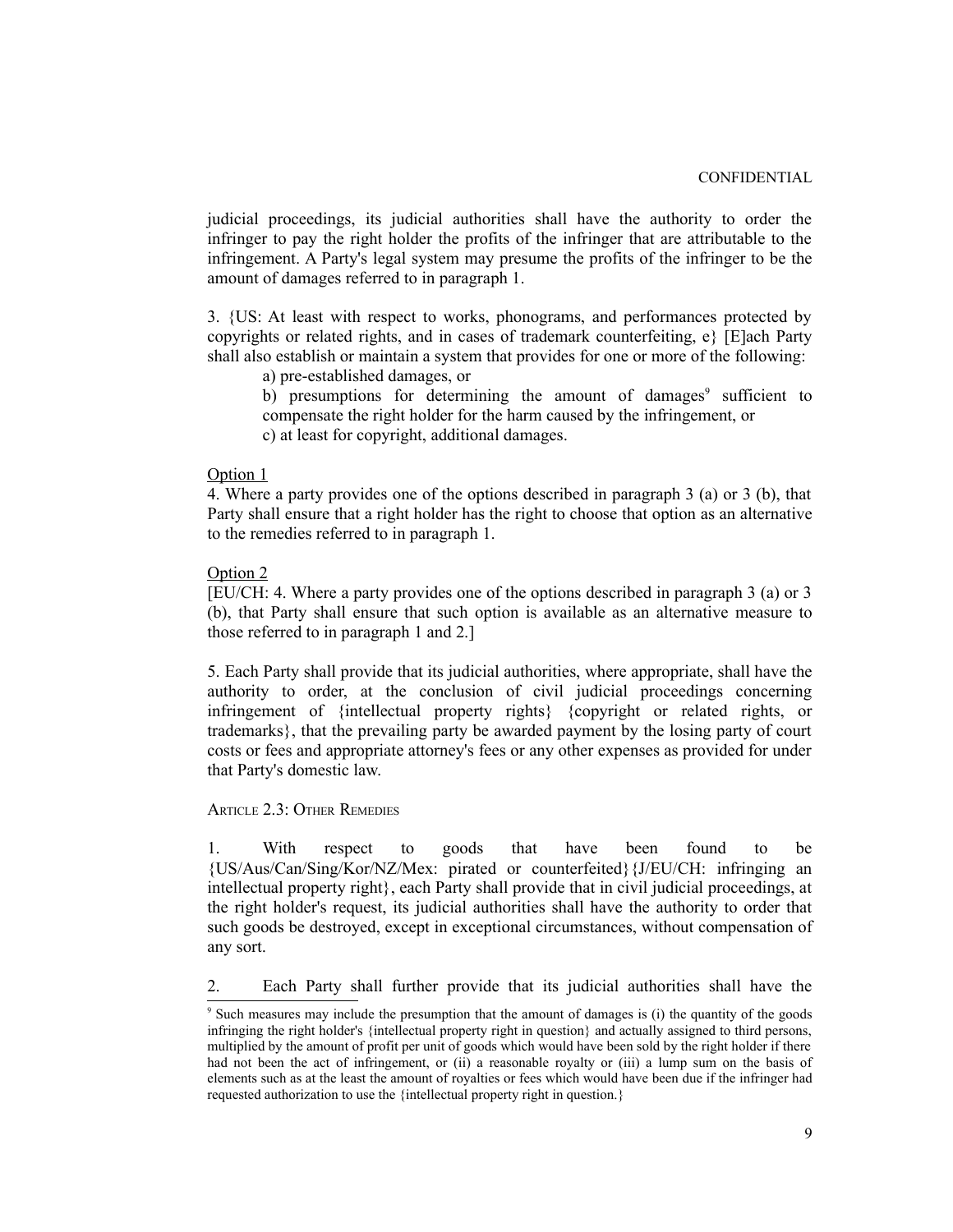authority to order that materials and implements the predominant use of which has been in the manufacture or creation of {J/EU: infringing} {US/Aus/Can/Sing/NZ/Mex: pirated or counterfeit} goods be, without undue delay and without compensation of any sort, destroyed or disposed of outside the channels of commerce in such a manner as to minimize the risks of further infringements.

3. The judicial authorities [EU/CH/Aus/Can: shall] [US/EU: may] have the authority to order that those remedies be carried out at the expense of the infringer.

## ARTICLE 2.4: INFORMATION RELATED TO INFRINGEMENT

Without prejudice to its domestic law that governs the protection of confidentiality of information sources, the processing of personal data, or privilege, each Party shall provide that in civil judicial proceedings concerning the enforcement of {J/CH/EU: intellectual property rights}{Can/NZ/Aus/Sing/US/Mex: copyright or related rights and trademarks}, its judicial authorities shall have the authority upon a justified request of the right holder, to order the infringer, or in the alternative, the alleged infringer to provide, at least for the purpose of collecting evidence, relevant information as provided in its applicable laws and regulations that the infringer or alleged infringer possesses or controls, to the right holder or to the judicial authorities. Such information may include information regarding any person or persons involved in any aspect of the infringement and regarding the means of production or distribution channel of such goods or services, including the identification of third persons involved in the production and distribution of the infringing goods or services or in their channels of distribution.

## ARTICLE 2.5: PROVISIONAL MEASURES

[EU/CH/J: 1. Each Party shall provide that its judicial authorities shall have the authority, at the request of the applicant, to issue a provisional measure intended to prevent any imminent infringement of an intellectual property right. Such provisional measures may also be issued under certain conditions in relation to an intermediary whose services are being used by a third party to infringe an intellectual property right. Each Party shall also provide that provisional measures may be issued, even before the commencement of the proceedings on the merits, to preserve relevant evidence in respect to the alleged infringement.]

2. Each Party shall provide its judicial authorities with the authority to act expeditiously on requests for provisional measures *inaudita altera parte* and to make a decision without undue delay.

3. {US/J/NZ/MX/Aus: In civil judicial proceedings concerning copyright or related rights infringement and trademark counterfeiting}<sup>[10](#page-9-0)</sup>, each Party shall provide that its judicial authorities shall have the authority to order the seizure or other taking into custody of suspected infringing goods, materials, and implements relevant to the act of

<span id="page-9-0"></span><sup>&</sup>lt;sup>10</sup> EU raises issue of scope of this provision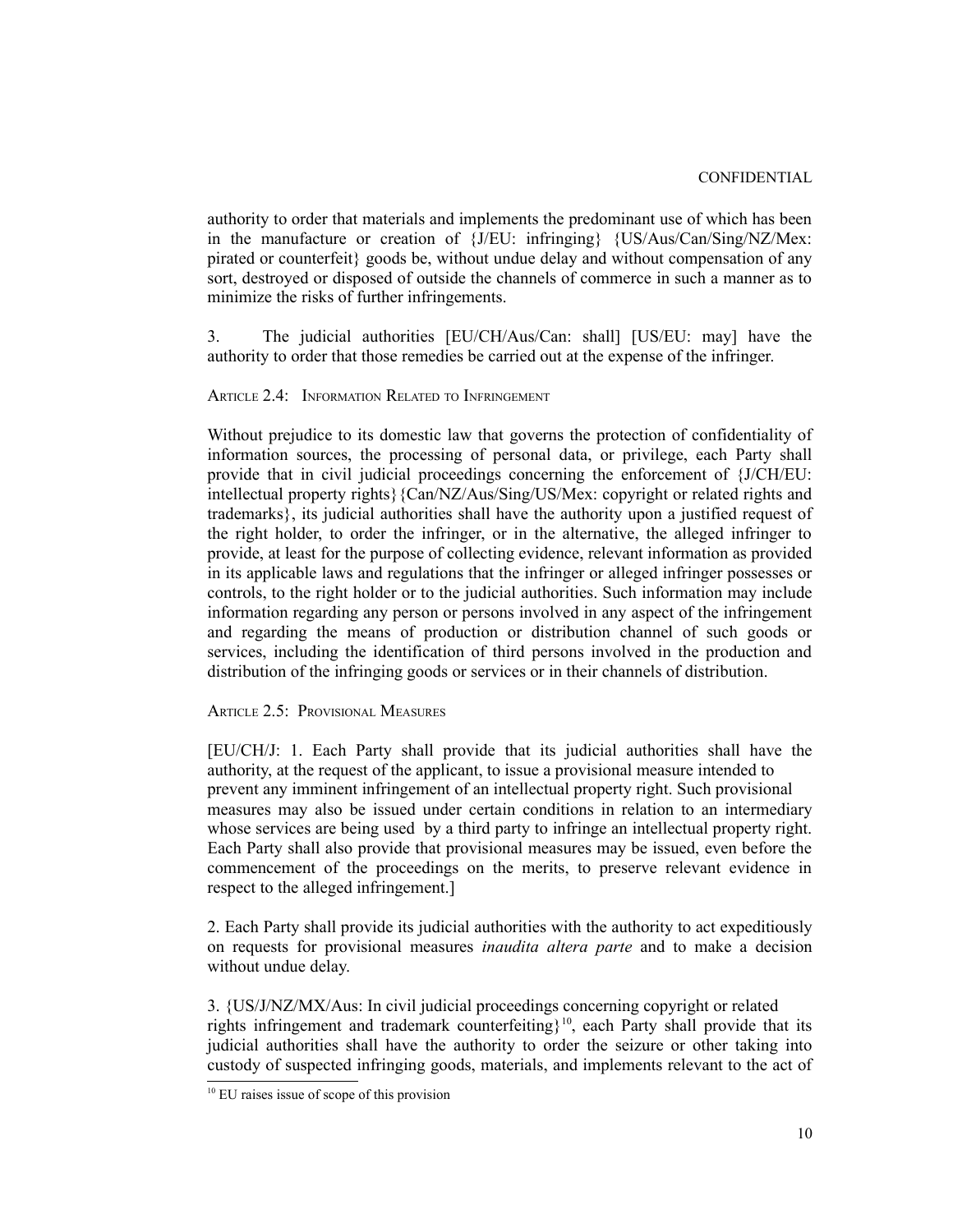infringement and, at least for trademark counterfeiting, documentary evidence, either originals or copies thereof, relevant to the infringement.

4. Each Party shall provide that its authorities have the authority to require the plaintiff, with respect to provisional measures, to provide any reasonably available evidence in order to satisfy themselves with a sufficient degree of certainty that the plaintiff's right is being infringed or that such infringement is imminent, and to order the plaintiff to provide a security or equivalent assurance sufficient to protect the defendant [EU/CH/J/Mor/NZ/Can: , if the measure is revoked or lapses due to any reason,] and to prevent abuse. Such security or equivalent assurance shall not unreasonably deter recourse to such procedures.

# **Section 2: Border Measures[11](#page-10-0)**

{EU/CH: ARTICLE 2.X: SCOPE OF THE BORDER MEASURES

1. This section sets out the conditions for action by the competent authorities when goods are suspected of infringing intellectual property rights, within the meaning of this agreement, when they are imported, exported, in-transit or in other situations where the goods are under customs supervision.

2. For the purposes of this section, "goods infringing an intellectual property right'' means goods infringing any of the intellectual property rights covered by TRIPS.<sup>[12](#page-10-1)</sup> However, Parties may decide to exclude from the scope of this section, certain rights other than trademarks, copyrights and GIs when [not protected exclusively by copyright and trade mark systems and] [protected by [non-product- or sector-specific] [registration] *sui generis* systems.]}

{US/Aus/Sing/NZ/J/Can: Parties shall provide for the provisions related to border measures to be applied [US/Sing/J: at least] in cases of trademark counterfeiting and copyright piracy. [US/Sing/J: Parties may provide for such provisions to be applied in other cases of infringement of intellectual property rights]}

ARTICLE 2.X: [SMALL CONSIGNMENTS AND PERSONAL LUGGAGE]

<span id="page-10-0"></span><sup>&</sup>lt;sup>11</sup> Where a Party has dismantled substantially all controls over movement of goods across its border with another Party with which it forms part of a customs union, it shall not be required to apply the provisions of this Section at that border.

<span id="page-10-1"></span> $12 \int Aus/KOR/CH/J$ : The provisions of this section shall also apply to confusingly similar trademark goods [J: , which means any goods, including packaging, bearing without authorization a trademark that is similar to the trademark validly registered in respect of such or similar goods where there exists a likelihood of confusion on the part of the public between the trademark borne and the trademark validly registered, and that thereby infringes the rights of the owner of the trademark in question under the law of the country in which the procedures set out in this Section are invoked.]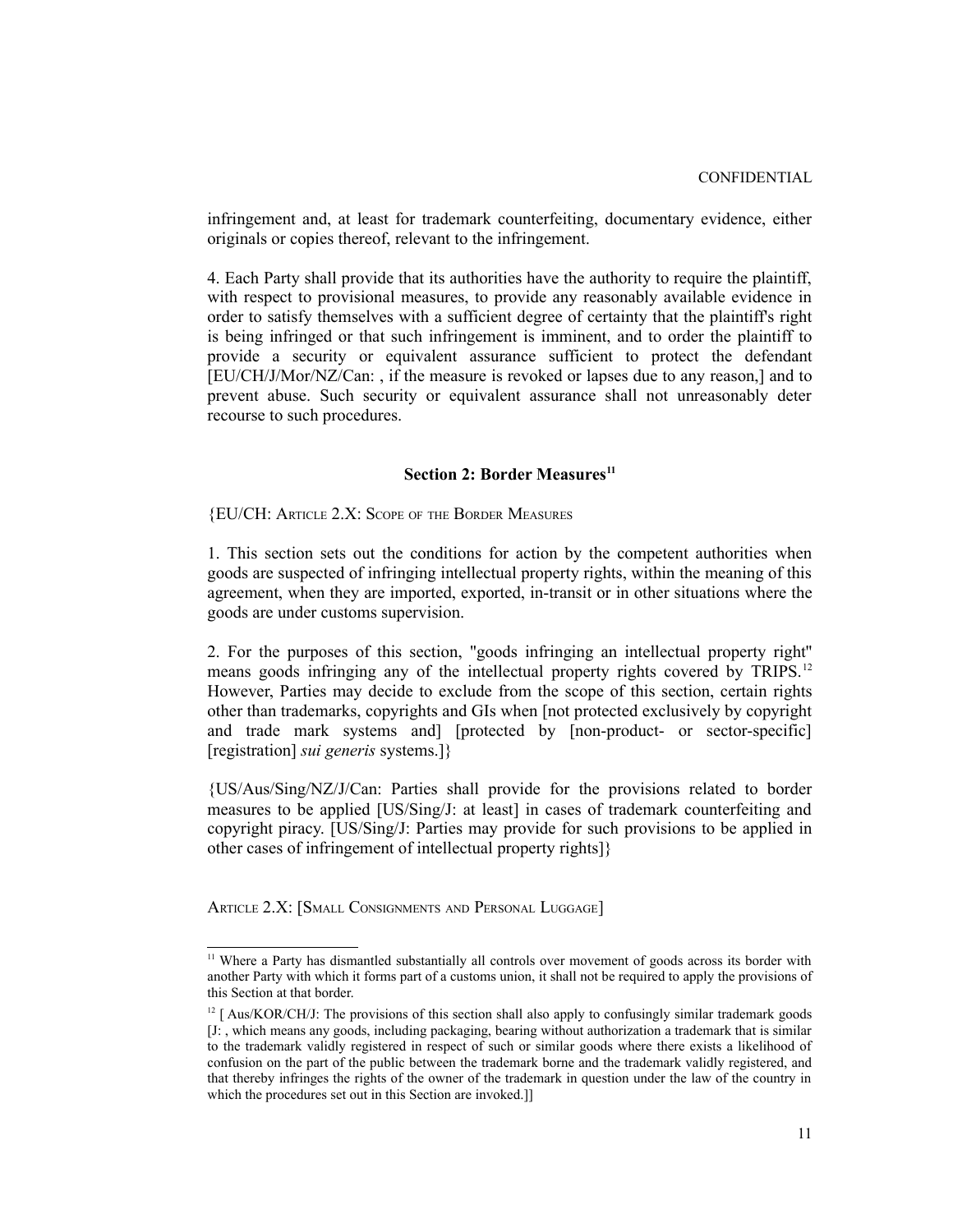1. Parties shall include in the application of this section goods of a commercial nature sent in small consignments.

2. Parties may exclude from the application of this Section small quantities of goods of a non-commercial nature contained in travelers' personal luggage.

ARTICLE 2.x: PROVISIONS OF INFORMATION FROM RIGHT HOLDER

Each Party shall permit the competent authorities to request a right holder to supply relevant information to assist the competent authorities in taking border measures provided for under this Section. Each Party may also allow a right holder to supply relevant information to the competent authorities.

ARTICLE 2.6: APPLICATION BY RIGHT HOLDER

#### Option 1

 $[EU/KOR/Mor/Mex/US/CH: 1.$  Each Party shall provide procedures<sup>[13](#page-11-0)</sup> for import, intransit and export shipments, by which right holders may request the competent authorities to suspend release of or detain suspected counterfeit trademark goods and suspected pirated copyright goods {EU: goods suspected of infringing an intellectual property right} into free circulation.

## Option 2

[J: 1. Each Party shall provide procedures for import and export shipments and may provide procedures for in-transit shipments, by which right holders may request the competent authorities to suspend the release of the suspected counterfeit trademark goods and suspected pirated copyright goods.]

#### Option 3

[NZ/Can/Sing/Aus:1. Each Party shall provide procedures for import shipments and may provide procedures for <u>export</u> and in-transit shipments, by which right holders may request the competent authorities to suspend the release of the suspected counterfeit trademark goods and suspected pirated copyright goods.]

## Option 4

{EU: Each Party shall provide procedures by which right holders may request the competent authorities to suspend the release of goods suspected of infringing intellectual property rights or detain them.}

2. The competent authorities shall require a right holder requesting the procedures described in paragraph 1 to provide adequate evidence to satisfy themselves that, under the laws of the Party providing the procedures, there is *prima facie* an infringement of the right holder's intellectual property right and to supply sufficient information that

<span id="page-11-0"></span><sup>&</sup>lt;sup>13</sup> [Can/US/NZ: It is to be understood that there shall be no obligation to apply such procedures to imports of goods put on the market in another country by or with the consent of the right holder.]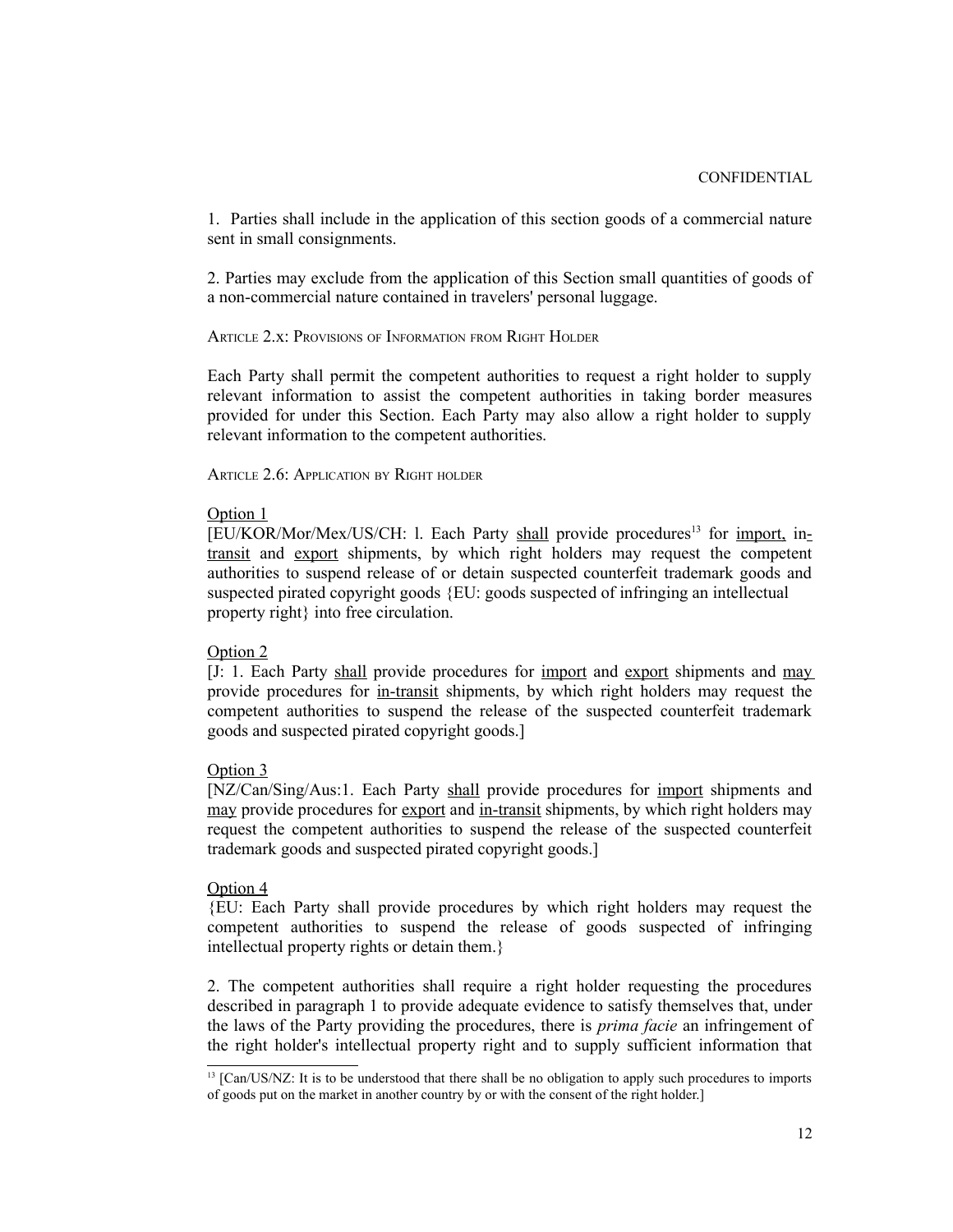may reasonably be expected to be within the right holder's knowledge to make the suspected infringing goods reasonably recognizable by the competent authorities. The requirement to provide sufficient information shall not unreasonably deter recourse to the procedures described in paragraph 1.

3. Each Party shall provide for applications to suspend the release of suspected infringing goods that apply to all goods<sup>[14](#page-12-0)</sup> under customs control in its territory and remain applicable to multiple [Sing: or in the alternative specified] shipments. Each Party may provide that, at the request of the right holder, the application to suspend the release of goods may apply to selected points of entry and exit under customs control. These applications for suspension shall remain applicable for a period of not less than [NZ/US/CH/J/EU/Kor/Can/AUS/Mor/Mex: one year] [Sing: or sixty days] from the date of application, or the period of protection of the relevant intellectual property rights under the laws of the Party providing border measures under this Section, whichever is shorter. Each Party may permit a right holder to specify that an application to suspend remain applicable for a period of less than [NZ/US/CH/J/EU/Kor/Can/AUS/Mor/Mex: one year] [Sing: or sixty days].

4. The competent authorities shall inform the applicant within a reasonable period whether they have accepted the application. Where the competent authorities have accepted the application, they shall also make known to the applicant the period of validity of the application.

5. Each Party may provide, where the applicant has abused the process, or where there is due cause, that an application may be denied, suspended, or voided.

ARTICLE 2.7: EX-OFFICIO ACTION

#### Option 1

[US/EU/CH/J/Mor/Mex/Kor: 1. Each Party shall provide that its customs authorities may act upon their own initiate, to suspend the release of or detain suspected counterfeit trademark goods or suspected pirated copyright goods with respect to imported, exported, or in-transit goods including suspected counterfeit trademark goods or suspected pirated copyright goods admitted to, withdrawn from, or located in free trade zones.

#### Option 2

[NZ: 1. Each Party may provide that its customs authorities may act upon their own initiative, to suspend the release of or detain suspected counterfeit trademark goods or suspected pirated copyright goods with respect to imported, exported or in-transit goods including suspected counterfeit trademark goods or suspected pirated copyright goods admitted to, withdrawn from, or located in free trade zones

#### Option 3

<span id="page-12-0"></span><sup>&</sup>lt;sup>14</sup> Whether this applies to imports, exports and/or in transit goods depends on paragraph 1.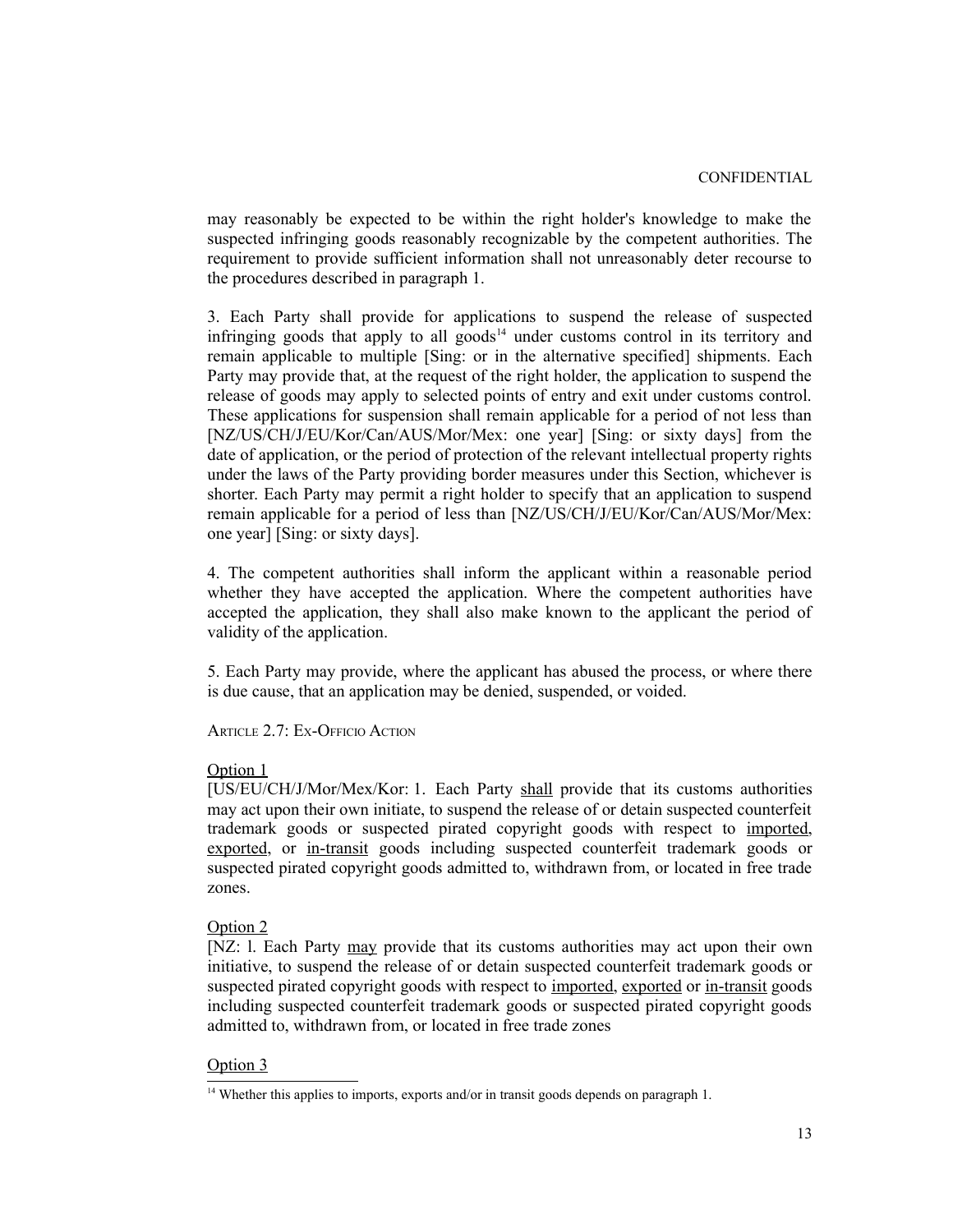[Aus/Can/Sing: 1. Each Party shall provide that its customs authorities may act upon their own initiative, to suspend the release of or detain suspected counterfeit trademark goods or suspected pirated copyright goods with respect to imported goods including suspected counterfeit trademark goods or suspected pirated copyright goods admitted to, withdrawn from, or located in free trade zones. Each Party may provide its customs authorities the same authority as the foregoing provision of this Article in respect of exported and in-transit goods that are suspected counterfeit trademark goods or suspected pirated copyright goods.]

#### Option 4

{EU/Mor: Each Party shall provide that its competent authorities may act upon their own initiative, to suspend the release of goods suspected of infringing an intellectual property right.}

### ARTICLE 2.x

[Aus/NZ/Can: As an alternative to procedures in Article 2.6.1 and 2.7.1 relating to export or in-transit shipments, each Party shall provide that where shipments are exported from that Party, or shipments are in-transit through that Party, it shall have the authority, to provide sufficient information to the destination Party, about such shipments, to promote effective enforcement against shipments of infringing<sup>[15](#page-13-0)</sup> goods.]

## ARTICLE 2.9: SECURITY OR EQUIVALENT ASSURANCE

Each Party shall provide that its competent authorities shall have the authority to require a right holder requesting procedures described under Article 2.6 to provide a reasonable security or equivalent assurance sufficient to protect the defendant and the competent authorities and to prevent abuse. Each Party shall provide that such security or equivalent assurance shall not unreasonably deter recourse to these procedures. Each Party may provide that such security may be in the form of a bond conditioned to hold the defendant harmless from any loss or damage resulting from any suspension of the release of the goods in the event the competent authorities determine that the good {US/J/Can/Aus/Kor/Mor/Sing: is not a counterfeit trademark good or a pirated copyright good} {EU/CH: does not infringe intellectual property rights covered by this section}. Only in exceptional circumstances or pursuant to a judicial order may a Party permit a defendant to post a bond or other security to obtain possession of suspected counterfeit trademark goods or suspected pirated copyright goods.

#### ARTICLE 2.10: DETERMINATION AS TO INFRINGEMENT

Each Party shall adopt or maintain a procedure by which their competent authorities may determine, within a reasonable period of time after the initiation of the procedures described under Article 2.X or 2.X, whether the suspected infringing goods infringe an

<span id="page-13-0"></span><sup>&</sup>lt;sup>15</sup> Subject to scope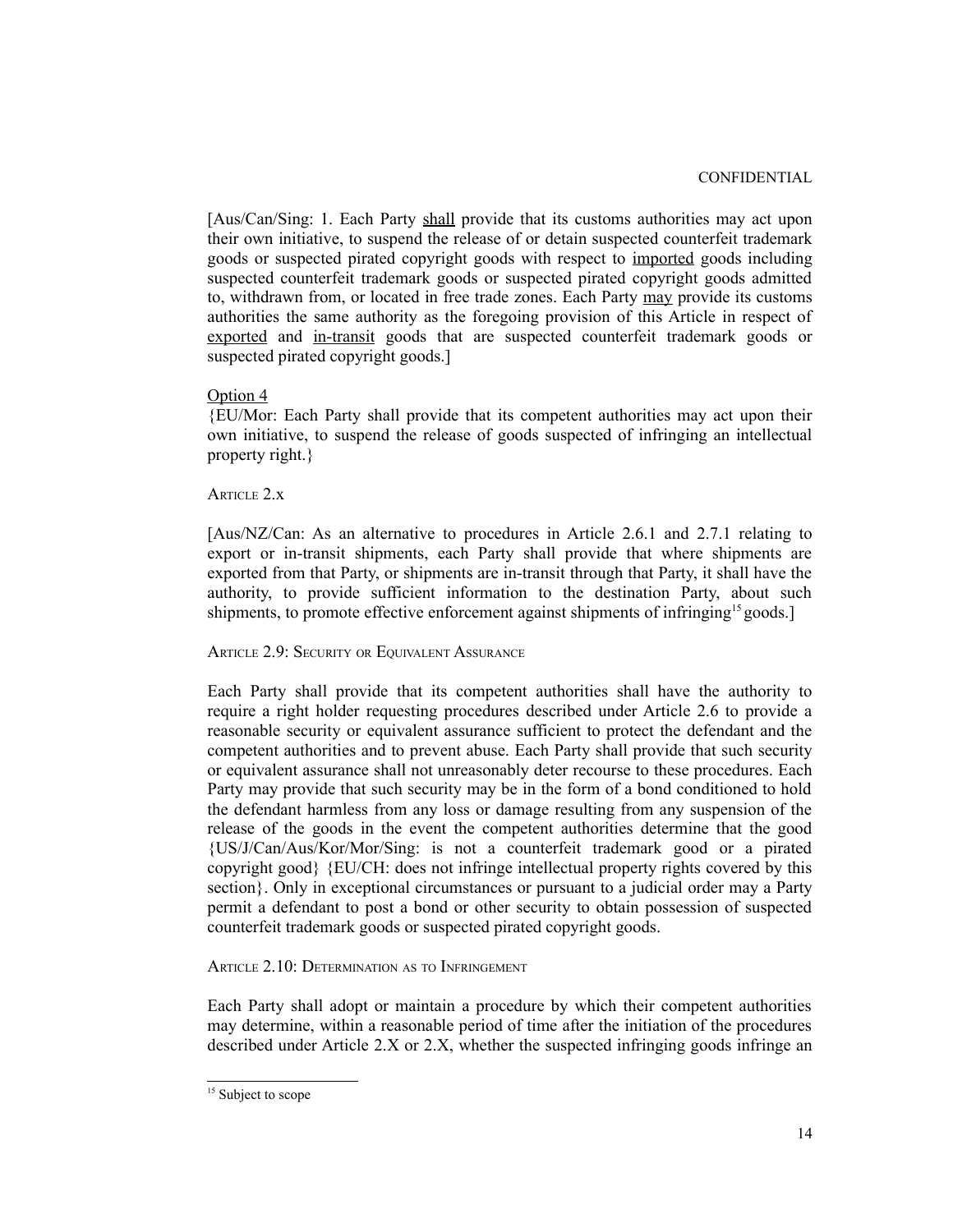intellectual property right $16$ .

ARTICLE 2.11: REMEDIES

1. Each Party shall provide its competent authorities with the authority to order the destruction of goods following a determination under Article 2.10 that the goods are infringing.<sup>17</sup> In cases where such goods are not destroyed, each Party shall ensure such goods are disposed of outside the channels of commerce in such a manner as to avoid any harm to the right holder, except in exceptional circumstances.

2. In regard to counterfeit trademark goods, the simple removal of the trademark unlawfully affixed shall not be sufficient, other than in exceptional cases to permit the release of the goods into the channels of commerce.

3. Each party may provide its competent authorities with the authority to impose administrative penalties following a determination under Article 2.10 that the goods are infringing.

ARTICLE 2.12: FEES

1. Each party shall provide that any application fee, storage fee, or destruction fee to be assessed by competent authorities in connection with procedures described in this Section shall not be used to unreasonably deter recourse to these procedures.

ARTICLE 2.13: DISCLOSURE OF INFORMATION

Without prejudice to a Party's laws pertaining to  $18$  the privacy or confidentiality of information:

- a) each Party may authorize its competent authorities to provide right holders with information about specific shipments of goods, including the description and quantity, to assist in the detection of infringing<sup>[19](#page-14-3)</sup> goods;
- b) each Party may authorize its competent authorities to provide right holders with information about goods including, but not limited to, the description and quantity of the goods and the name and address of the consignor, importer, exporter or consignee, and, if known, the country of origin and name and address of the manufacturer of the goods to assist in the determination under Article 2.10 of whether goods infringe rights covered by this section;
- c) unless a Party has granted authority under subparagraph (b), at least in the case of imported goods, where competent authorities have seized or, in the

<span id="page-14-0"></span><sup>&</sup>lt;sup>16</sup> Subject to scope

<span id="page-14-1"></span><sup>&</sup>lt;sup>17</sup> Subject to scope

<span id="page-14-2"></span><sup>&</sup>lt;sup>18</sup> Negotiator's note: legal scrub pending

<span id="page-14-3"></span><sup>&</sup>lt;sup>19</sup> Subject to scope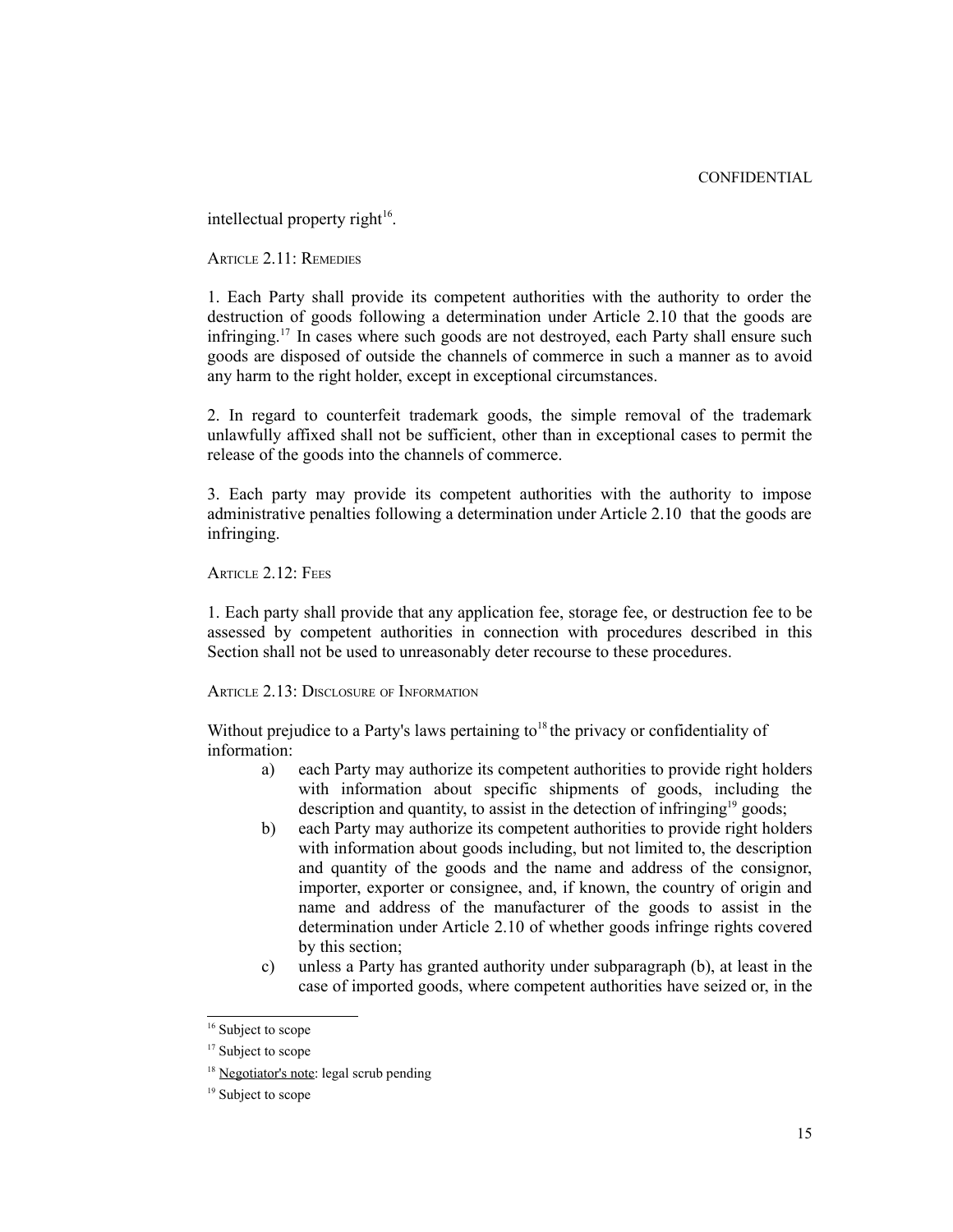alternative, made a determination under Article 2.10 that goods infringe rights covered by the section, each Party shall authorize its competent authorities to provide right holders within 30 days<sup>[20](#page-15-0)</sup> of seizure or determination, with information about goods including, but not limited to, the description and quantity of the goods and the name and address of the consignor, importer, exporter, or consignee, and, if known, the country of origin and name and address of the manufacturer of the goods.

## **Section 3: Criminal Enforcement**<sup>[21](#page-15-1)</sup>

ARTICLE 2.14: CRIMINAL OFFENCES

1.[22](#page-15-2) Each Party shall provide for criminal procedures and penalties to be applied at least in cases of willful trademark counterfeiting or copyright or related rights piracy on a commercial scale.<sup>[23](#page-15-3)</sup>

Option 1: [Kor/J: Willful trademark counterfeiting] copyright or related rights piracy on a commercial scale includes at least those infringements carried out in the context of commercial activity for direct or indirect economic or commercial advantage.]

Option 2: [EU: For the purposes of this section acts carried out on a commercial scale are those carried out in the context of commercial activity for direct or indirect economic or commercial advantage.]

[EU/Aus: Each Party may decide whether to include or exclude such acts carried out by end consumers.]

2. Each Party shall provide for criminal procedures and penalties to be applied in cases of willful importation<sup>[24](#page-15-4)</sup> and domestic use, in the course of trade and on a commercial scale, of labels or packaging:<sup>[25](#page-15-5)</sup>

<span id="page-15-0"></span><sup>&</sup>lt;sup>20</sup> For purposes of the Article, "days" shall mean "business days."

<span id="page-15-1"></span><sup>&</sup>lt;sup>21</sup> Negotiator's Note: Definitions of "counterfeit trademark goods" and "pirated copyright goods" provided for in footnotes [ ] and [ ] of Section 2 (Border Measures) should be used as context for this Section.

<span id="page-15-2"></span><sup>22</sup> This provision is under internal examination in the EU.

<span id="page-15-3"></span><sup>&</sup>lt;sup>23</sup> Each Party shall treat willful importation [US/CH/NZ/Mor/Mex/Kor/J/EU/Aus/Can: or exportation of counterfeit trademark goods or pirated copyright goods on a commercial scale [EU:, in accordance with its laws and regulations,] as unlawful activities subject to criminal penalties under this Article. A Party may comply with its obligation relating to exportation and importation of pirated copyright or counterfeit trademark goods through its measures concerning distribution.

<span id="page-15-4"></span> $24$  A Party may comply with its obligation relating to importation of labels or packaging through its measures concerning distribution.

<span id="page-15-5"></span><sup>&</sup>lt;sup>25</sup> [CH: A Party may comply with its obligation relating to this article through its provisions concerning attempt to commit trademark offence.]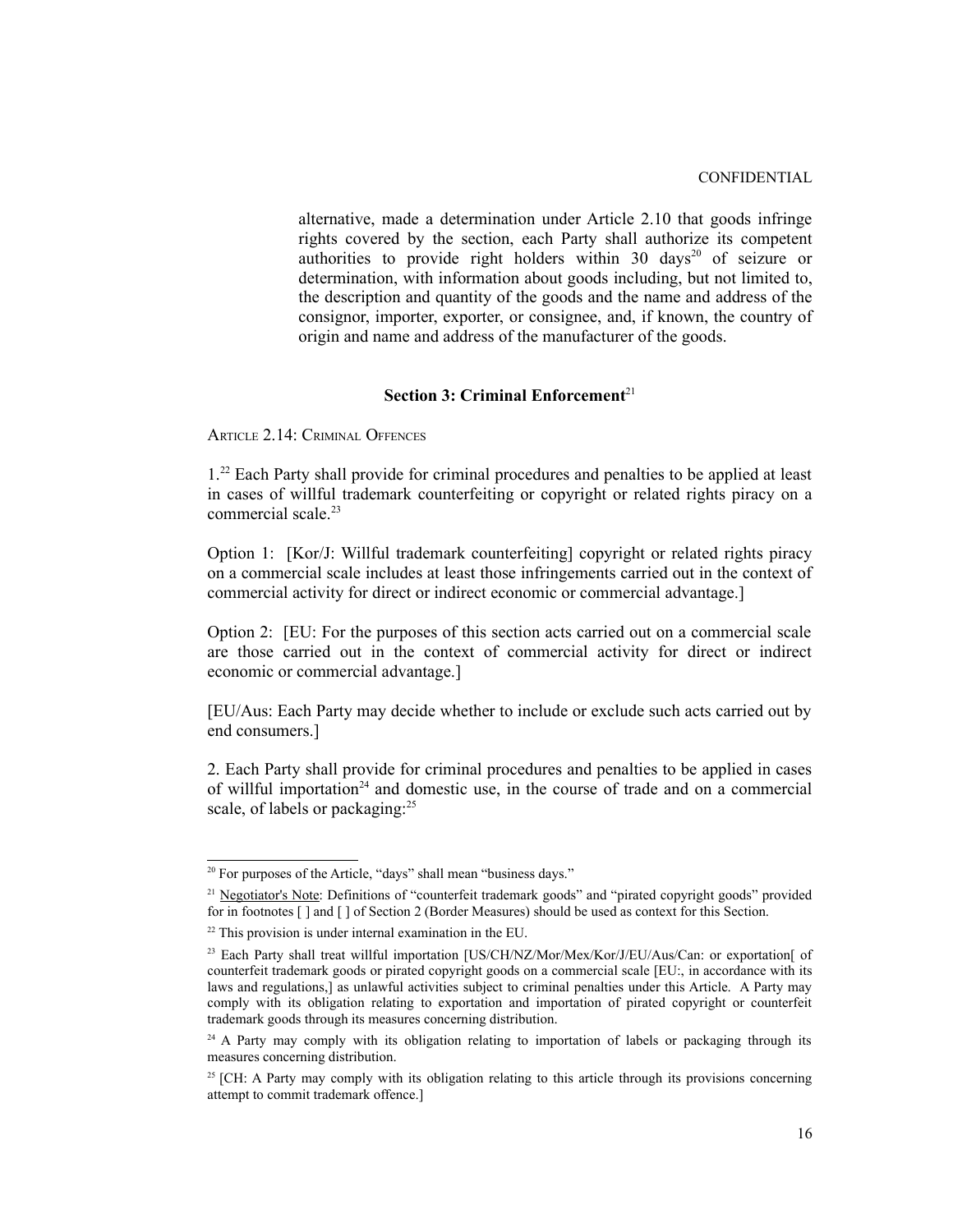(a) to which a mark has been applied without authorization which is identical to or cannot be distinguished from a trademark registered in its territory<sup>[26](#page-16-0)</sup>; and

(b) which are intended to be used in the course of trade on goods or in relation to services which are identical to goods or services for which the trademark is registered.

[Sing/EU reserve their position]

3. [US/J/Kor/Can: Each Party shall [Mor/NZ/Mex: may] provide criminal procedures and penalties in appropriate cases for the unauthorized copying of cinematographic works from a performance in a motion picture exhibition facility generally open to the public.]

[EU/ CH/ Sing/ NZ: delete paragraph 3]

4. The provisions of this section shall apply to aiding and abetting the offences referred to in this article.

[US/NZ/Kor/Mex/J: With respect to the offences specified in this Section, each Party shall ensure that liability for aiding and abetting is available under its law.]

5. Each Party shall adopt such measures as may be necessary, consistent with its legal principles, to establish the liability, which may be criminal, of legal persons for the offences referred to in this article. Such liability shall be without prejudice to the criminal liability of the natural persons who have committed the criminal offences.

[EU: 5.

(a) Each Party shall adopt such measures as may be necessary, consistent with its legal principles, to establish the liability of legal persons for the offences referred to in Article 2.14.

(b) Subject to the legal principles of the Party, the liability of legal persons may be criminal or [non-criminal].

(c) Such liability shall be without prejudice to the criminal liability of the natural persons who have committed the criminal offences.]

ARTICLE 2.15: PENALTIES

For the offences specified in 2.14.1, 2.14.2, [2.14.3], and 2.14.4, each Party shall provide penalties that include imprisonment as well a monetary fines<sup> $27$ </sup> sufficiently high to provide a deterrent to future acts of infringement [EU:, consistently with the level of penalties applied for crimes of a corresponding gravity].

<span id="page-16-0"></span><sup>&</sup>lt;sup>26</sup> To be checked in legal scrub.

<span id="page-16-1"></span><sup>&</sup>lt;sup>27</sup> It is understood that there is no obligation for a Party to provide for the possibility of imprisonment and monetary fines to be imposed in parallel.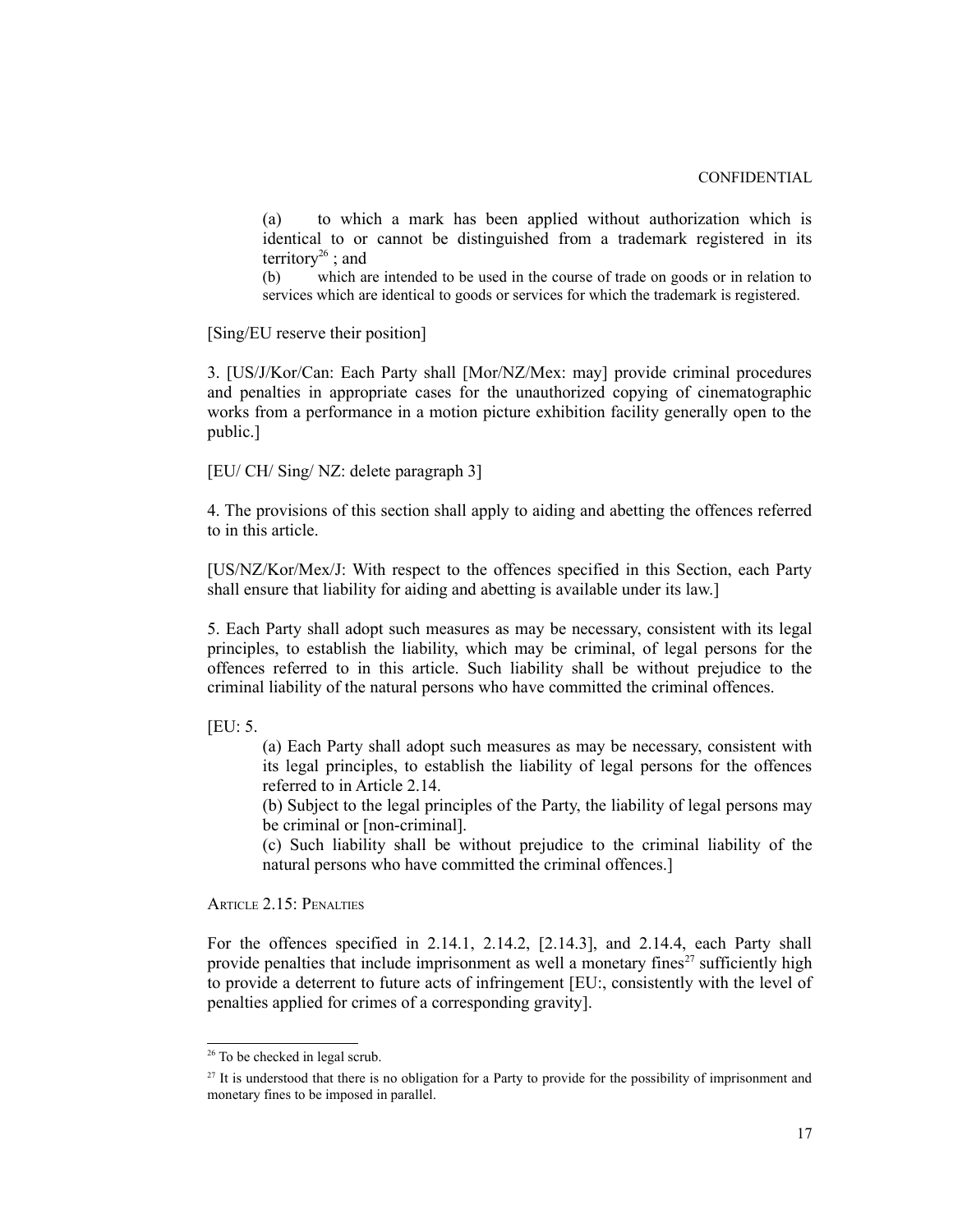ARTICLE 2.16: SEIZURE, FORFEITURE AND DESTRUCTION

1. For the offences specified in Article 2.14.1, 2.14.2, [2.14.3], and 2.14.4, each Party shall provide that its competent authorities shall have the authority to order the seizure of suspected counterfeit trademark goods or pirated copyright [EU: or related rights] goods, any related materials and implements used in the commission of the alleged offence, documentary evidence relevant to the alleged offence and the assets derived from, or obtained directly or indirectly through the alleged infringing activity.

[EU consulting]

2. Where a Party requires the identification of items subject to seizure as a prerequisite for such an order that Party shall not require the items to be described in greater detail than necessary to identify them for purposes of seizure.

[EU: Each Party shall, if a prerequisite for such an order, according to its national law, is the identification of the items, ensure that the order need not determine the items that are subject to seizure in more detail than necessary to allow their identification for the purpose of the seizure.]

3. For the offences specified in Article 2.14.1, 2.14.2, [2.14.3], and 2.14.4, each Party shall provide that its competent authorities shall have the authority to order forfeiture or destruction of all counterfeit trademark goods or pirated copyright [EU: or related rights] goods, of materials and implements predominantly used in the creation of counterfeit trademark goods or pirated copyright goods, and [Aus/Can/J/Sing/CH/NZ: at lease for serious offences] of the assets derived from, or obtained directly or indirectly, through the infringing activity.

4. Each Party shall [provide that its competent authorities shall have the authority to] ensure that the counterfeit trademark goods and pirated copyright goods that have been forfeited under paragraph 3 shall, if not destroyed, be disposed of outside the channels of commerce, [US/Mor: except in exceptional circumstances,] in such a manner as to avoid any harm caused to the right holder.

[Deletion of the last phrase is contingent upon retention of the first.]

5. Each Party shall further [NZ/Aus: provide that its competent authorities shall have the authority to] ensure that forfeiture and destruction under this Article shall occur without compensation of any kind to the defendant.

## [NZ/Aus checking]

6. Each Party may provide that its judicial authorities have the authority to order:

a) the seizure of assets the value of which corresponds to that of such assets derived from or obtained directly or indirectly through the allegedly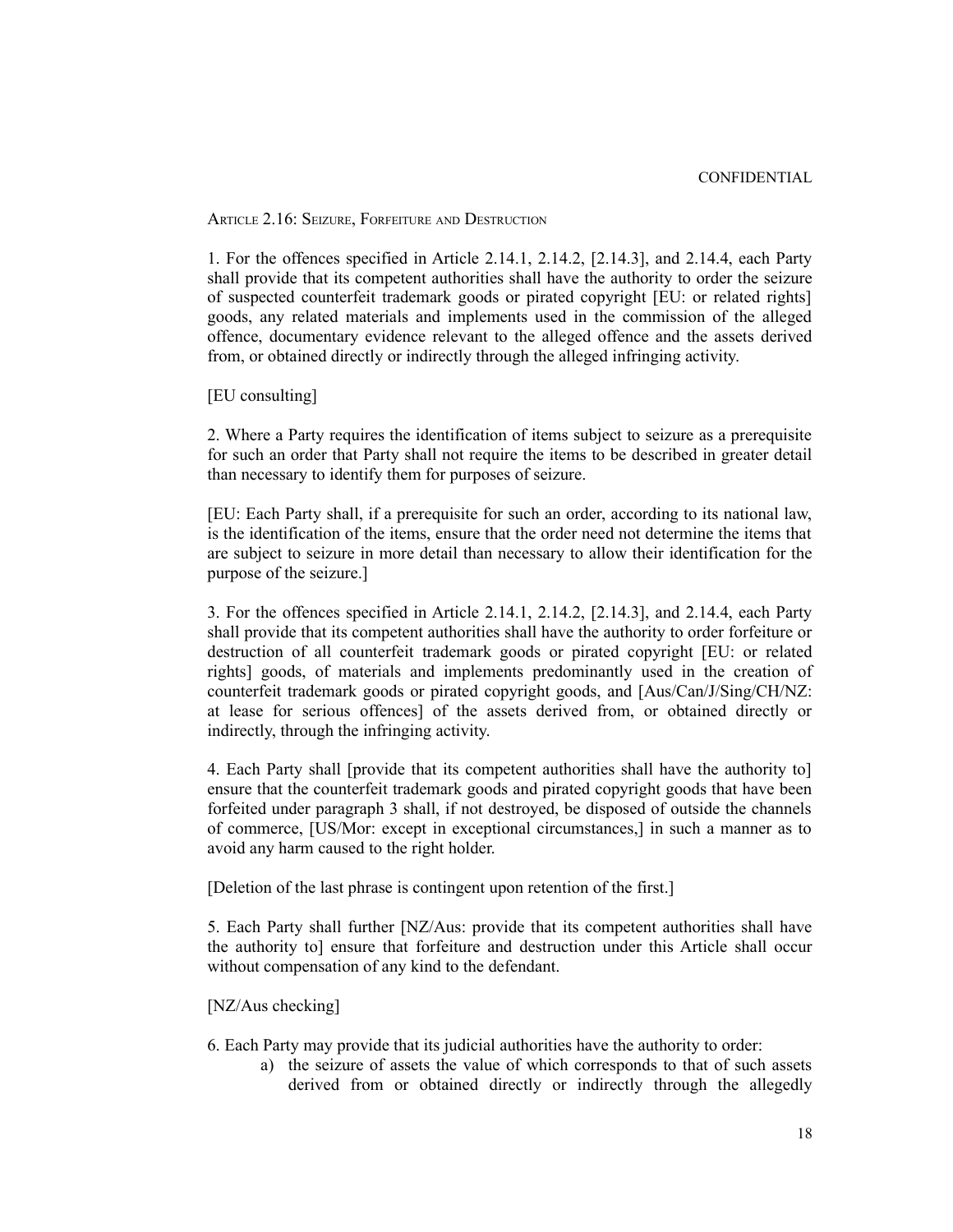infringing activity; and

b) the forfeiture of assets the value of which corresponds to that of such assets derived from or obtained directly or indirectly through the infringing activity.

ARTICLE 2.17: *EX OFFICIO* CRIMINAL ENFORCEMENT

Each Party shall provide that its competent authorities may act upon their own initiative to initiate investigation or legal action [Aus/US/Mor/J/Sing/Can/NZ/Mex: in appropriate cases] with respect to the criminal offences described in Article 2.14 [EU: at least in cases of significant public interest, in accordance with national law.] [CH: at least for serious offences.]

## **Section 4: Enforcement of Intellectual Property Rights in the Digital Environment**

ARTICLE 2.18 ENFORCEMENT IN THE DIGITAL ENVIRONMENT<sup>[28](#page-18-0)</sup>

1. Each party shall ensure that enforcement procedures, to the extent set forth in the civil and criminal enforcement sections of this Agreement, are available under its law so as to permit effective action against an act of {US/AUS/NZ/Sing {US: trademark,} copyright or related rights}{EU/J: intellectual property rights} infringement which takes place in the digital environment, including expeditious remedies to prevent infringement and remedies which constitute a deterrent to further infringement.

2. Each Party's enforcement procedures shall provide the means to address the infringement of {US: copyright or related rights}{ EU/J: intellectual property rights in the digital environment, including infringement that occurs via technologies [US: or services] that can be used to facilitate widespread infringement.<sup>[29](#page-18-1)</sup> These procedures shall be implemented in a manner that avoids the creation of barriers to legitimate activity, including electronic commerce, and, consistent with each Party's law, preserves principles relating to freedom of expression, fair process, and privacy [EU: , among other [US: fundamental] principles<sup>]. [30](#page-18-2)</sup>

3. Each Party shall endeavor to promote cooperative efforts within the business community to effectively address {US: copyright and related rights}{EU/J: intellectual property rights} infringement while preserving legitimate competition and consistent with each Party's law, preserving principles relating to freedom of expression, fair

<span id="page-18-0"></span><sup>&</sup>lt;sup>28</sup> Canada reserves their right to revisit elements of this Section at a later date.

<span id="page-18-1"></span> $29$  Examples may include unlawful file sharing and unlawful streaming.

<span id="page-18-2"></span><sup>&</sup>lt;sup>30</sup> For instance, adopting or maintaining a regime providing for limitations on the liability of, or on the remedies available against, online service providers while [US: respecting ][EU: taking into account] the legitimate interests of rightholders.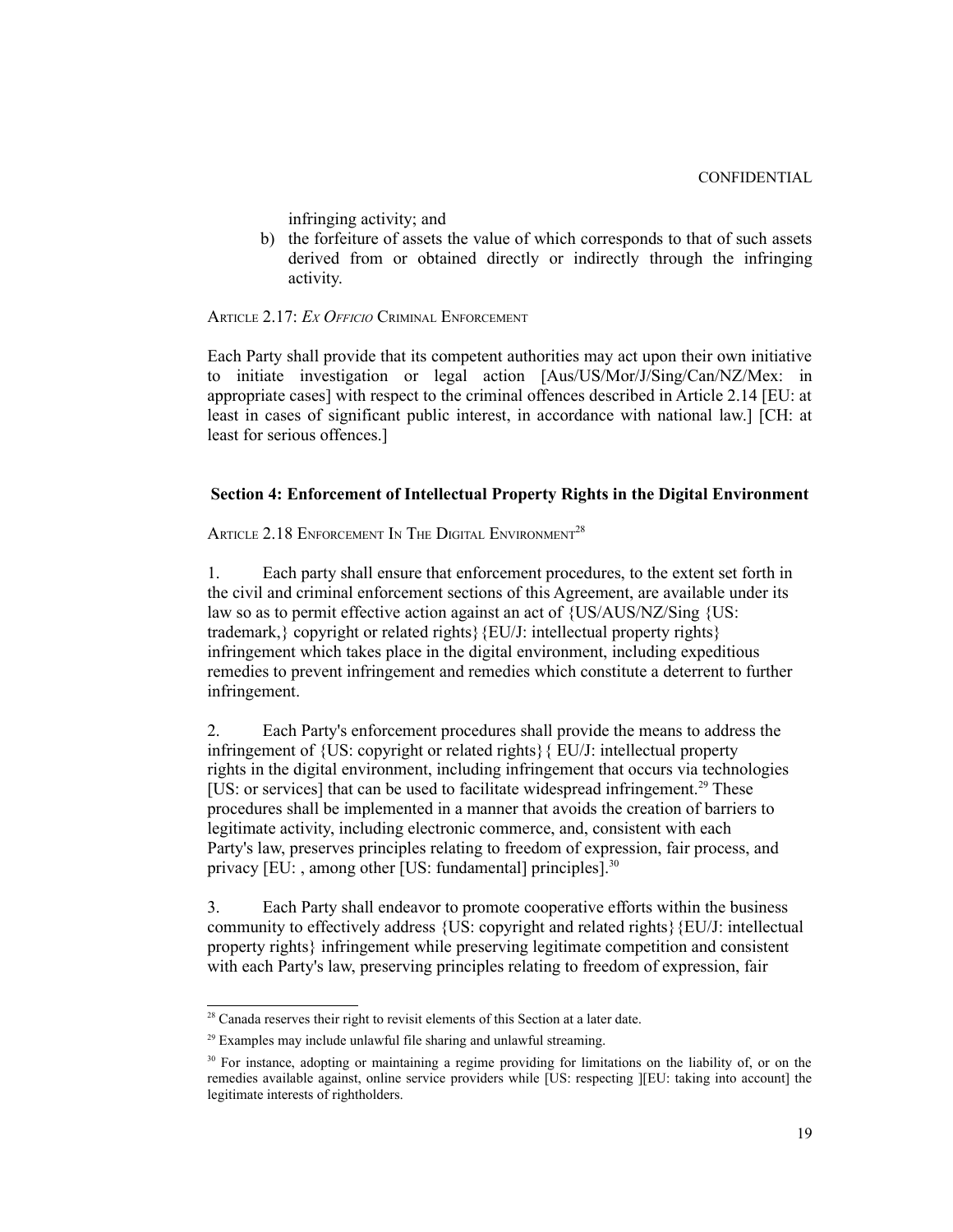process, and privacy, [EU: among other [US: fundamental] principles].

4. Each Party may provide, in accordance with its laws and regulations, that its competent authorities have the authority to order an online service provider to disclose expeditiously the information of the relevant subscriber to the right holders, who have given legally sufficient claim with valid reasons to be infringing their {US: copyright or related rights}{J/EU: intellectual property rights}. [US/J/NZ: Each Party may provide, in accordance with its laws and regulations, its competent authorities with the authority to order an online service provider to disclose expeditiously to a right holder, or to a person authorized by the right holder,<sup>[31](#page-19-0)</sup> information sufficient to identify an alleged infringer, where that right holder has filed a legally sufficient claim of infringement of {US: copyright or related rights}{J/EU: intellectual property rights} and where such information is being sought for the purpose of protecting or {enforcing the right holder's {US: copyright or related rights} {J/EU: intellectual property rights}.]

5. Each Party shall provide adequate legal protection and effective legal remedies against the circumvention of effective technological measures<sup>[32](#page-19-1)</sup> that are used by [Kor/US/CH/Aus/J/Sing/NZ: at least] authors, and [US: performers] and producers of phonograms in connection with the exercise of their [US/Kor/NZ: copyright [US/KOR: or related] rights [Can/EU/CH: under the WCT and WPPT] and that restrict acts in respect of their works, [performances] [Can: fixed in phonogram], and phonograms, which are not authorized by the authors, the [performers] or the producers of phonograms concerned or permitted by law.

[6. US/NZ/J: In order to provide such adequate legal protection and effective legal remedies, each Party shall provide protection at least [EU/J/CH: in appropriate cases of the following activities]  $[J/EU:$  to the extent provided by its law]<sup>[33](#page-19-2)</sup> against:

(a) the unauthorized circumvention of an effective technological measure [US/Sing/Aus: that controls access to a protected work, performance or phonogram and is] carried out knowingly [US: or with reasonable grounds to

<span id="page-19-0"></span><sup>&</sup>lt;sup>31</sup> Right holder definition must be clarified

<span id="page-19-1"></span><sup>&</sup>lt;sup>32</sup> Option1 [EU/NZ/J: [J: The definition of] Effective technological measures shall be [NZ: defined by] [J/EU/Can: left to] each Party. The definition shall [at least] cover copy controls [J/CH: and access controls]].

Option 2 [US/Aus/Sing/Kor/Mor/Can: [US/Aus/Sing/Kor/Mor: Effecive] technological measure means any technology, device or component that, in the normal course of its operation, controls access to a protected work, [performance], phonogram, {or other protected subject matter}, or protects any copyright {or related rights}.] [NZ/Sing: For the avoidance of doubt, it does not include any technology, device or component that controls access to a protected work or phonogram for non-infringing purposes, such as a device that solely controls geographic market segmentation by preventing the playback of a non-infringing copy of an audiovisual work.] [US: A Party is not required to treat as an effective technological measure a measure that solely controls geographic market segmentation by preventing the playback of a non-infringing copy of an audiovisual work.]

<span id="page-19-2"></span><sup>&</sup>lt;sup>33</sup> For Japan, the addition of this option could allow the elimination of the remaining brackets in this chapeau and sub(a).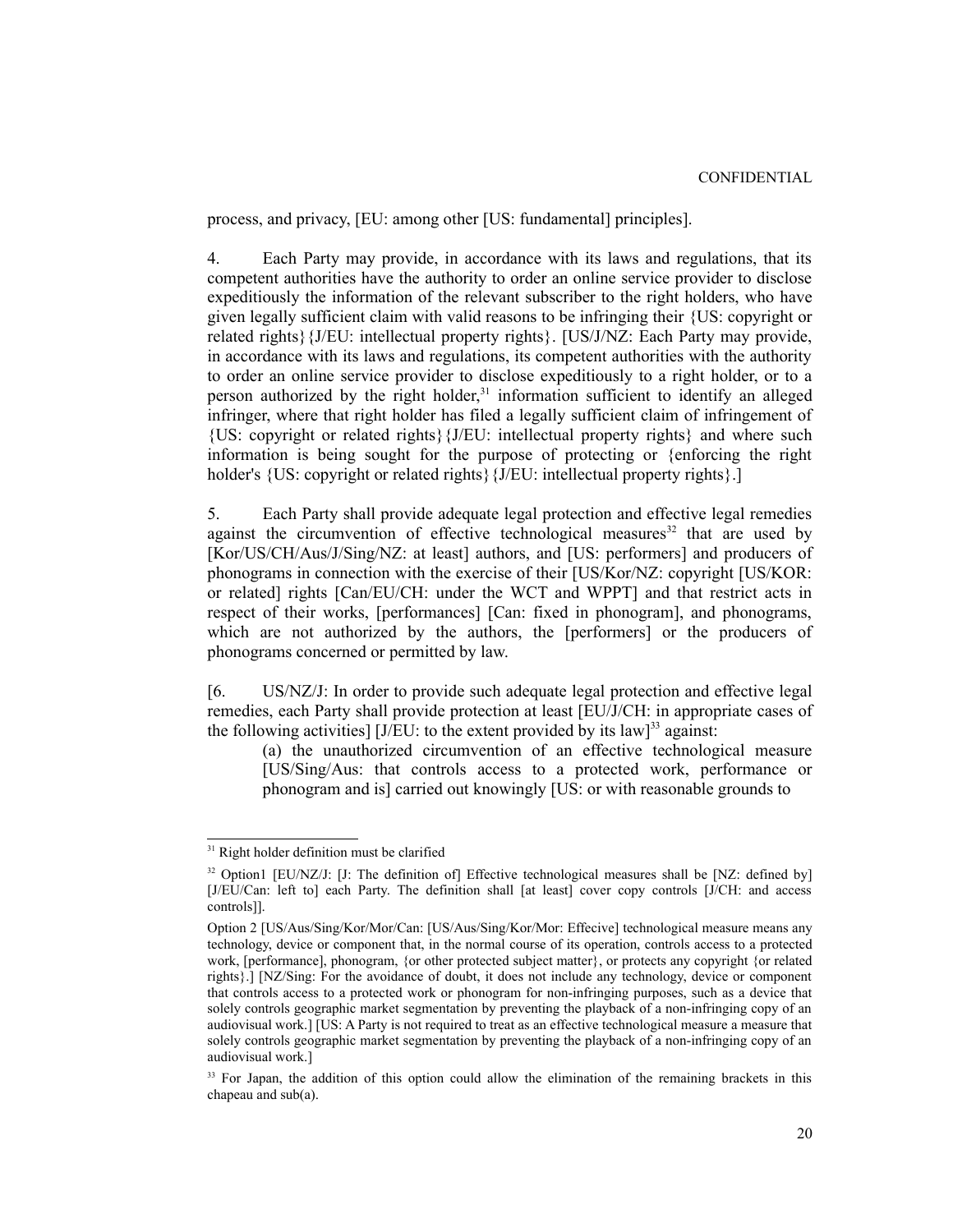know]; and [NZ/EU/CH: propose to keep chapeau, delete(a)] (b) the manufacture, importation, [or] distribution [US/NZ: of, or provision of] a device, product, [US/Sing/Ch [US: technology] or service] [J/EU: that is capable of circumventing an effective technological measure and is either:] (i) primarily designed or produced for the purpose of circumventing an effective technological measure; or (ii) has only a limited commercially significant purpose other than circumventing an effective technological measure.]; and (c) the offering to the public by marketing of a device, product, or [US/Sing/CH: [US: technology] or service] as a means of circumventing an effective technological measure.]

[J: propose to delete (c).]

[Note to legal reviewers: (a), (b) and (c) are meant to be three separate items for which protection should be provided.]

[EU reserves its position on article 6.]

7. [US/Sing/NZ/Aus: Each Party shall provide that a violation of a measure implementing paragraph (5 and 6) is an independent unlawful activity that does not require [J: any other] [US/Sing/NZ/Aus: an] infringement of copyright {US/Sing/Aus: or related rights $\frac{34}{3}$  $\frac{34}{3}$  $\frac{34}{3}$ ]

[EU proposes deletion of paragraph 7.]

To protect electronic rights management information,<sup>[35](#page-20-1)</sup> each Party shall provide adequate legal protection and effective legal remedies against any person knowingly

<span id="page-20-0"></span><sup>&</sup>lt;sup>34</sup> The obligations in paragraphs (5) and (6) are without prejudice to the rights, limitations, exceptions, or defenses to copyright or related rights infringement. Further, in implementing paragraphs (5) and (6), no Party shall be obligated to require that the design of, or the design and selection of parts and components for, a consumer electronics, telecommunications, or computing product provide for a response to any particular technological measure, so long as the product does not otherwise violate any measures implementing paragraph (5).

<span id="page-20-1"></span><sup>&</sup>lt;sup>35</sup> For purposes of this Article, electronic rights management information means:

<sup>(</sup>a) information that identifies a work, [KOR/CH: or other protected subject matters of copyrights or related rights] performance, or phonogram; the author [of the work, the performer of the performance, or the producer of the phonogram] [KOR/CH: or the right holders of any of copyright or related rights]; or the owner of any right in the work, performance or phonogram;

<sup>(</sup>b) information about the terms and conditions of the use of the work, performance, or phonogram [KOR/CH: or other protected subject matters of copyright or related rights]; or

<sup>(</sup>c) any numbers or codes that represent the information described in (a) or (b) above, when any of these items is attached to a copy of the work, performance, or phonogram [KOR/CH: or other protected subject matters of copyrights or related rights] or appears in connection with the communication or making available of a work, performance, or phonogram [KOR/CH: or other protected subject matters of copyrights or related rights ] to the public.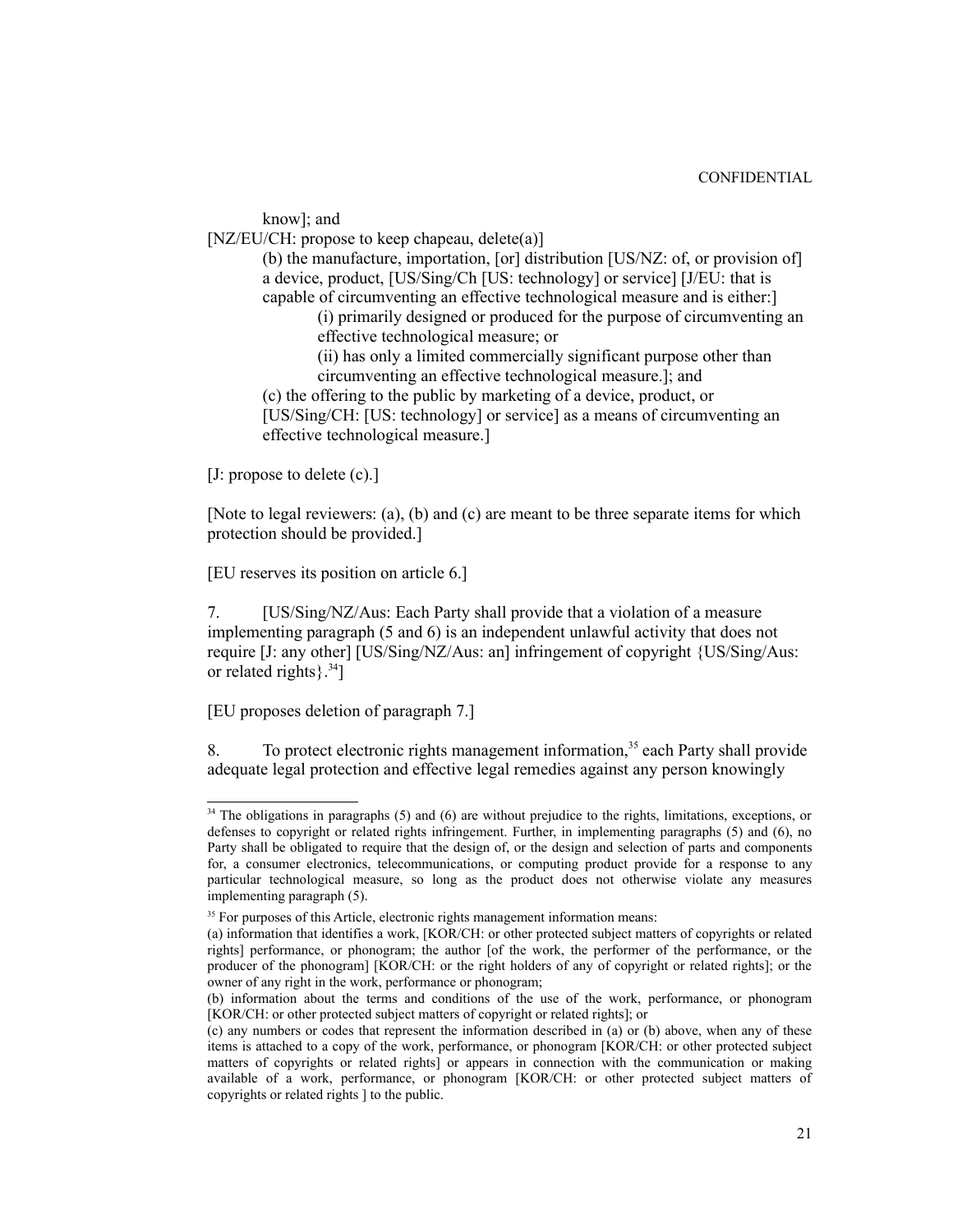performing without authority any of the following acts knowing, or with respect to civil remedies having reasonable grounds to know, that it will induce, enable, facilitate, or conceal an infringement of any copyright or [Can: with respect to phonograms any] related right:

(a) to remove or alter any electronic right management information (b) to distribute, import for distribution, broadcast, communicate, or make available to the public copies of works, performances, or phonograms [KOR/CH: or other protected subject matters of copyrights or related rights], knowing that electronic rights management information has been removed or altered without authority.

9. Each Party may adopt and maintain exceptions or limitations to measures implementing paragraphs (5), (6) and (8), so long as they do not significantly impair the adequacy of legal protection of technological measures or electronic rights management information or the effectiveness of legal remedies for violations of those implementation measures.

[EU proposes deletion of paragraph 9.]

# **CHAPTER THREE ENFORCEMENT PRACTICES**

ARTICLE 3.1: ENFORCEMENT EXPERTISE, INFORMATION AND DOMESTIC COORDINATION

1. Each Party shall encourage the development of specialized expertise within its competent authorities responsible for enforcement of intellectual property rights.

2. Each Party shall promote collection and analysis of statistical data and other relevant information concerning infringements of intellectual property rights as well as collection of information on best practices to prevent and combat those infringements.

3. Each Party shall, as appropriate, promote internal coordination among, and facilitate joint actions by, its competent authorities responsible for enforcement of intellectual property rights.

4. Each Party shall endeavor to promote, where appropriate, the establishment and maintenance of formal or informal mechanisms, such as advisory groups, whereby its competent authorities may hear the views of right holders and other relevant stakeholders.

ARTICLE 3.2: MANAGEMENT OF RISK AT BORDER

1. In order to enhance the effectiveness of border enforcement of intellectual property rights, the appropriate competent authorities of each Party may: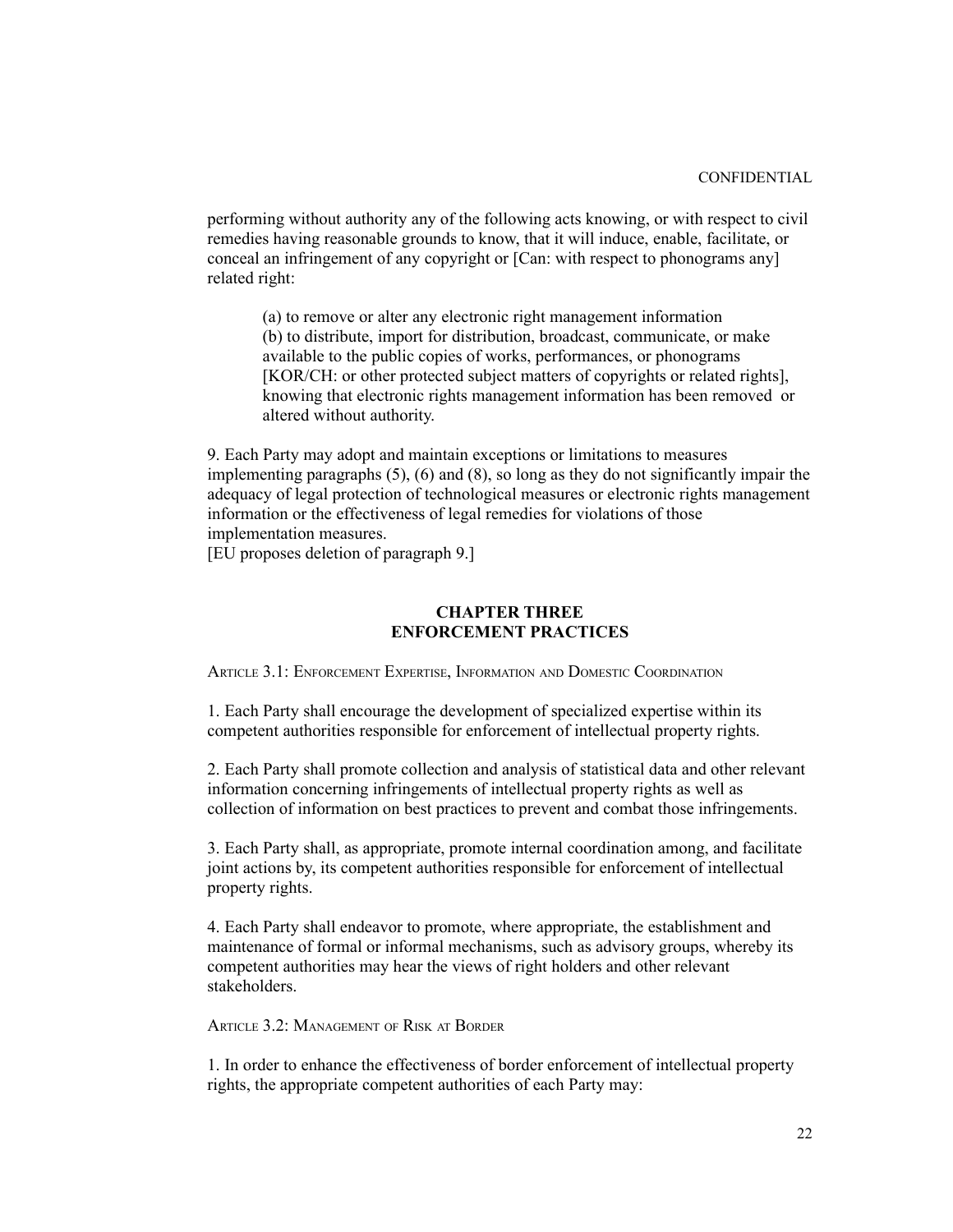- (a) consult with the relevant stakeholders and the appropriate competent authorities of other Parties responsible for enforcement of intellectual property rights to identify and address significant risks and promote actions to mitigate those risks;
- (b) share information with the appropriate competent authorities of other Parties on border enforcement of intellectual property rights, including relevant information to better identify and target shipments for inspection.

2. Where a Party seizes imported goods infringing intellectual property rights, the Party's competent authorities may provide the Party of export with information necessary for identification of the parties and goods involved in the exportation of the seized goods. The competent authorities of the Party of export may take action against these parties and future shipments in accordance with its laws.

ARTICLE 3.3: TRANSPARENCY/PUBLICATION OF ENFORCEMENT PROCEDURES AND PRACTICES

For the purposes of promoting transparency in the administration of its intellectual property rights enforcement system, each Party shall take appropriate measures, pursuant to its domestic laws and policies, to publish or make available to the public information on:

- (a) procedures available regarding the enforcement of intellectual property rights including competent authorities for enforcement of intellectual property rights and contact points for assistance;
- (b) relevant laws, regulations, final judicial decisions and administrative rulings of general application pertaining to enforcement of intellectual property rights; and
- (c) efforts to ensure effective enforcement and protection system of intellectual property rights.

ARTICLE 3.4: PUBLIC AWARENESS

Each Party shall, as appropriate, promote the adoption of measures to enhance public awareness of the importance of respecting intellectual property rights and the detrimental effects of intellectual property rights infringement.

ARTICLE 3.5: ENVIRONMENTAL MATTERS

[US/J/Sing/EU/Mor/CH/Kor: Each Party shall endeavor to [US/J/Sing/Mor/CH/Kor: consider] [Aus: consistent with each Party's laws and regulations] [EU: take] environmental matters [EU: into account] where goods infringing intellectual property rights are to be destroyed in accordance with the provisions of this Agreement.]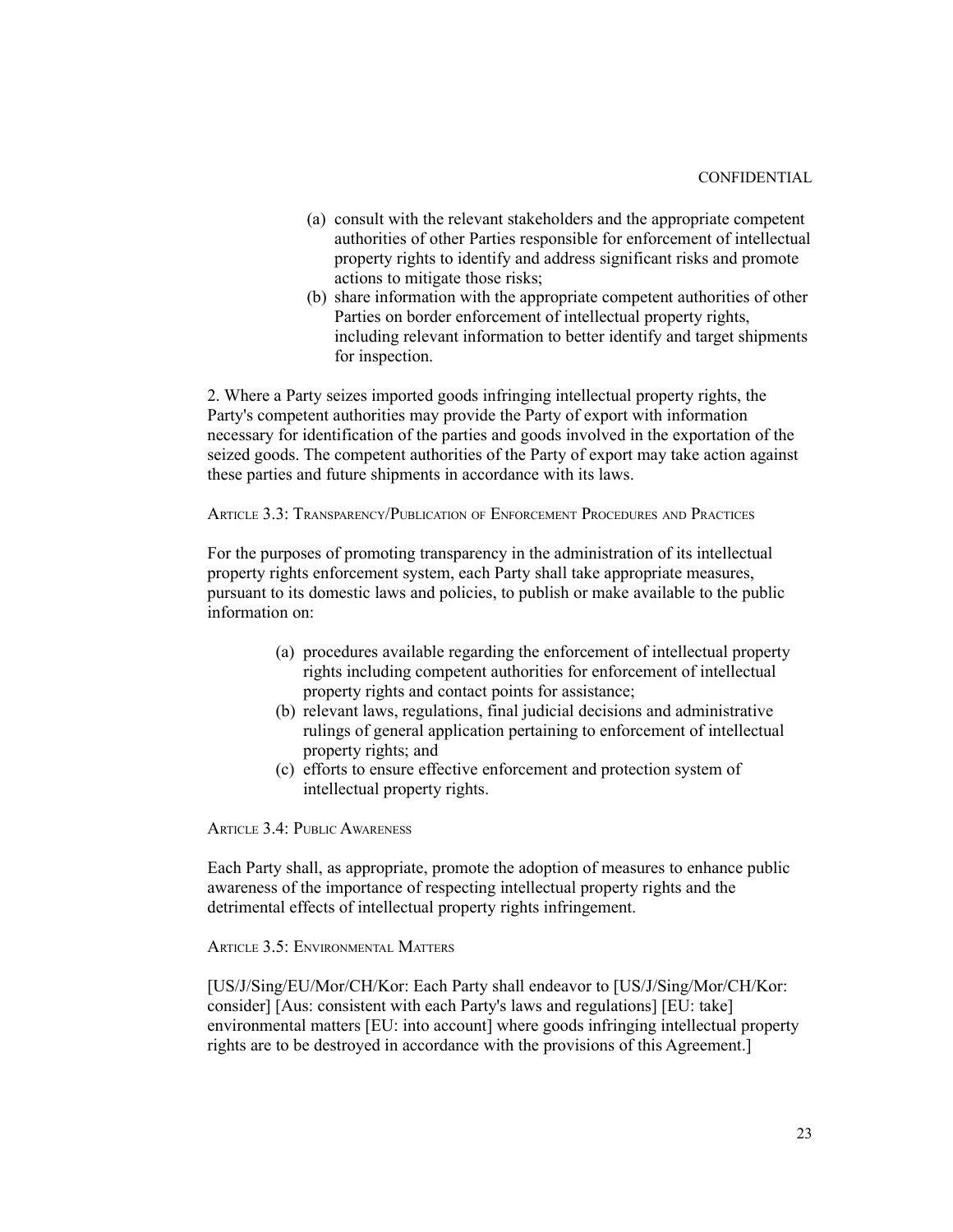#### CONFIDENTIAL

# **CHAPTER FOUR INTERNATIONAL COOPERATION[36](#page-23-0)**

## ARTICLE 4.1: INTERNATIONAL COOPERATION

1. Each Party recognizes that international cooperation is vital to realize effective protection of intellectual property rights and should be encouraged regardless of the origin of the goods infringing intellectual property rights, or the location or nationality of the right holder.

2. In order to combat intellectual property rights infringement, in particular, trademark counterfeiting and copyright piracy, each Party shall promote cooperation, where appropriate, among the competent authorities of the Parties responsible for enforcement of intellectual property rights. Such cooperation may include law enforcement cooperation with respect to criminal enforcement and border measures covered by this Agreement.

3. Each Party understands that cooperation under this Chapter shall be conducted consistent with relevant international agreements as well as subject to the domestic laws, policies, resource allocation and law enforcement priorities of the Parties.

ARTICLE 4.2: INFORMATION SHARING

Each Party shall endeavor to exchange with other Parties the following:

- (a) information collected by a Party under provisions of Chapter 3, including statistical data and information on best practices;
- (b) information on legislative and regulatory measures by a Party related to the protection and enforcement of intellectual property rights; and
- (c) other information as appropriate and mutually agreed.

ARTICLE 4.3: CAPACITY BUILDING AND TECHNICAL ASSISTANCE

1. Each Party shall endeavor to provide on request and on mutually agreed terms and conditions, assistance in capacity building and technical assistance in improving enforcement of intellectual property rights for Parties to this Agreement and, where appropriate, for prospective Parties to this Agreement. Such capacity building and technical assistance may cover such areas as:

- (a) enhancement of public awareness on intellectual property rights;
- (b) development and implementation of national legislation related to enforcement of intellectual property rights;
- (c) training of officials on enforcement of intellectual property rights; and

<span id="page-23-0"></span><sup>&</sup>lt;sup>36</sup> Subject to scope.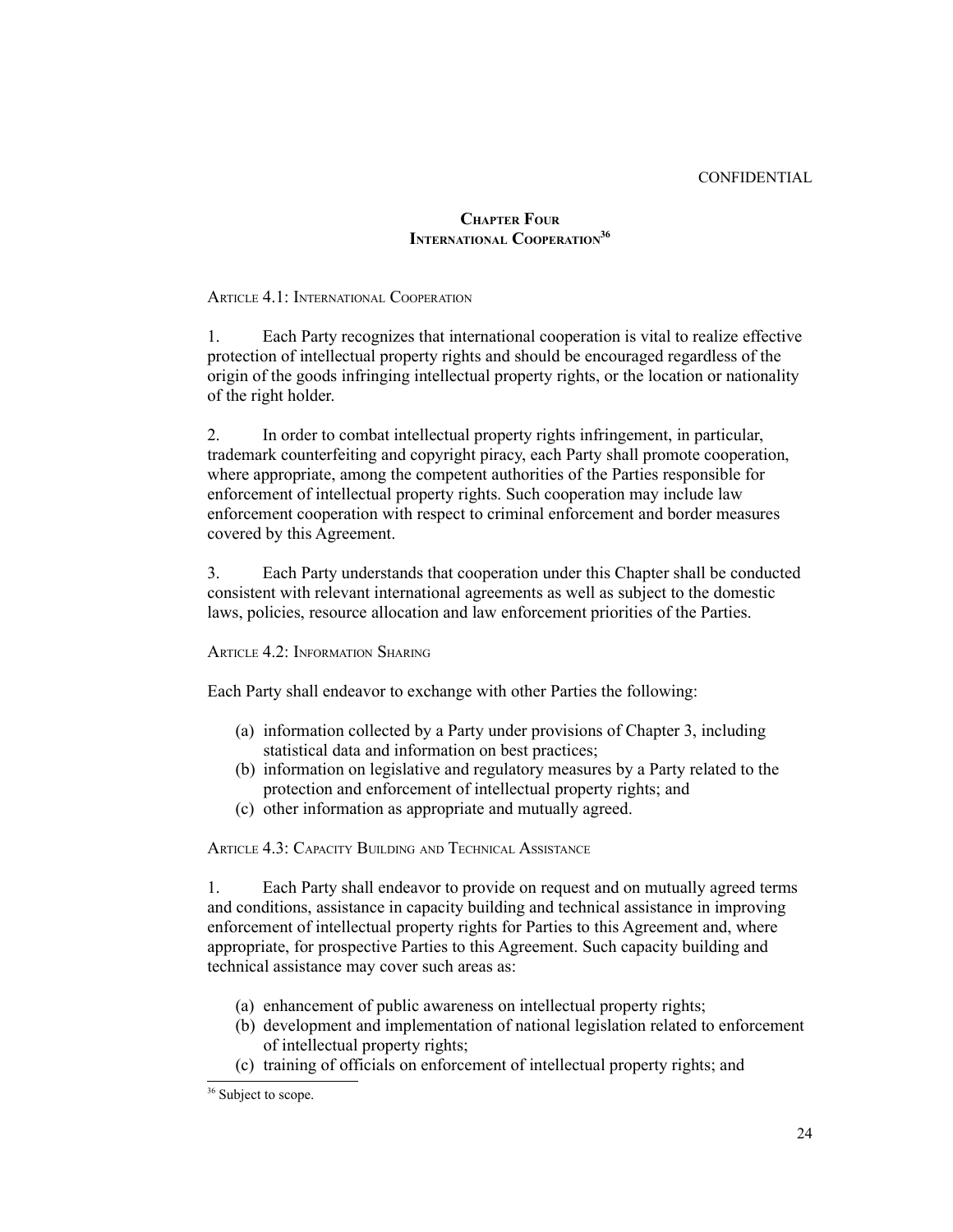(d) coordinated operations conducted at the regional and multilateral levels.

2. For the purposes of paragraph 1, each Party shall endeavor to work closely with other Parties and, where appropriate, countries or separate customs territories not a Party to this Agreement.

3. Each Party may undertake the activities described in this Article in conjunction with relevant private sector or international organizations. Each Party shall strive to avoid unnecessary duplication of the activities described in this Article with respect to other international efforts.[37](#page-24-0)

## **CHAPTER FIVE INSTITUTIONAL ARRANGEMENTS**

ARTICLE 5.1: THE ACTA COMMITTEE

1. The Parties hereby establish the ACTA Committee and each Party shall be represented on that Committee.

- 2. The Committee shall:
	- (a) review the implementation and operation of this Agreement;
	- (b) consider matters concerning the development of this Agreement
	- (c) consider in accordance with Article 6.4 any proposed amendments to this Agreement;
	- (d) approve in accordance with Article 6.5.2 the terms of accession to this Agreement of any Member of the WTO seeking to become Party to this Agreement; and
	- (e) consider any other matter that may affect the implementation and operation of this Agreement.
- 3. The Committee may decide to:
	- (a) establish ad hoc committees or working groups to assist the Committee in carrying out its responsibilities under paragraph 2, as well as, upon request, to assist prospective parties in joining this Agreement;
	- (b) seek the advice of non-governmental persons or groups;
	- (c) make recommendations regarding implementation and operation of the Agreement, including endorsing best practice guidelines related thereto;
	- (d) share with third parties information and best practices on reducing intellectual property rights infringements, including techniques for identifying and monitoring piracy and counterfeiting; and
	- (e) take such other action in the exercise of its functions as the Committee may decide.

<span id="page-24-0"></span><sup>&</sup>lt;sup>37</sup> Language to be reviewed by legal experts.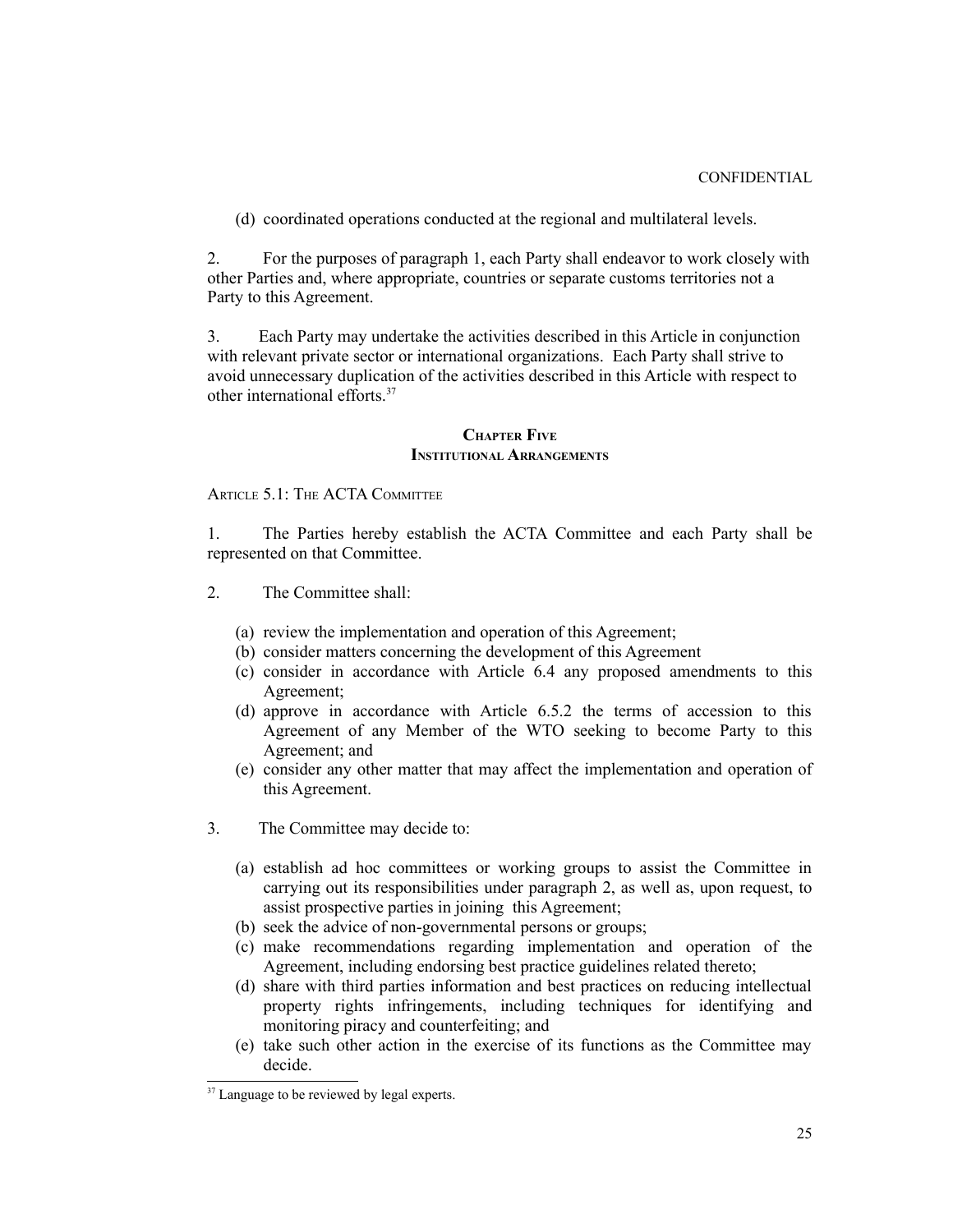4.(a) The Committee shall adopt its rules and procedures within a reasonable period of time after entry into force of the Agreement, and shall invite those signatories that are not yet Parties to participate in the Committee's deliberations on rules and procedures.

> (i) Such rules and procedures shall include provisions with respect to chairing and hosting meetings, performance of organizational duties relevant to the Agreement and its operation,

> (ii) Such rules and procedures may include provisions with respect to granting observer status, and any other matter the Committee decides necessary for its proper operation.

(b) The Committee may amend the rules and procedures.

(c) Notwithstanding paragraph 5, during the first five years following entry into force of the Agreement, the Committee may adopt or amend its rules or procedures upon the consensus of the signatories, including those signatories that are not yet Parties to the Agreement.

(d) After the period specified in subparagraph (c), the Committee may adopt or amend rules or procedures upon the consensus of the Parties to the Agreement.

(e) Notwithstanding subparagraph (d), the Committee may decide that the adoption or amendment of a particular rule or procedure requires consensus of the signatories, including those signatories that are not yet Parties to the Agreement.

5. All decisions of the Committee shall be taken by consensus, except as the Committee may otherwise decide by consensus. The committee shall be deemed to have acted by consensus on a matter submitted for its consideration, if no Party present at the meeting when the decision is taken formally objects to the proposed decision. The working language of the Committee shall be English.

6. The Committee shall convene at least once every year unless the Committee decides otherwise. The first meeting of the Committee shall be held within a reasonable period of time after entry into force of this Agreement, pursuant to Article 6.2.1.

7. For greater certainty, the Committee shall not oversee or supervise domestic or international enforcement or criminal investigations of specific intellectual property cases.

8. The Committee shall strive to avoid unnecessary duplication of other international efforts regarding the enforcement of intellectual property rights.

ARTICLE 5.2: CONTACT POINTS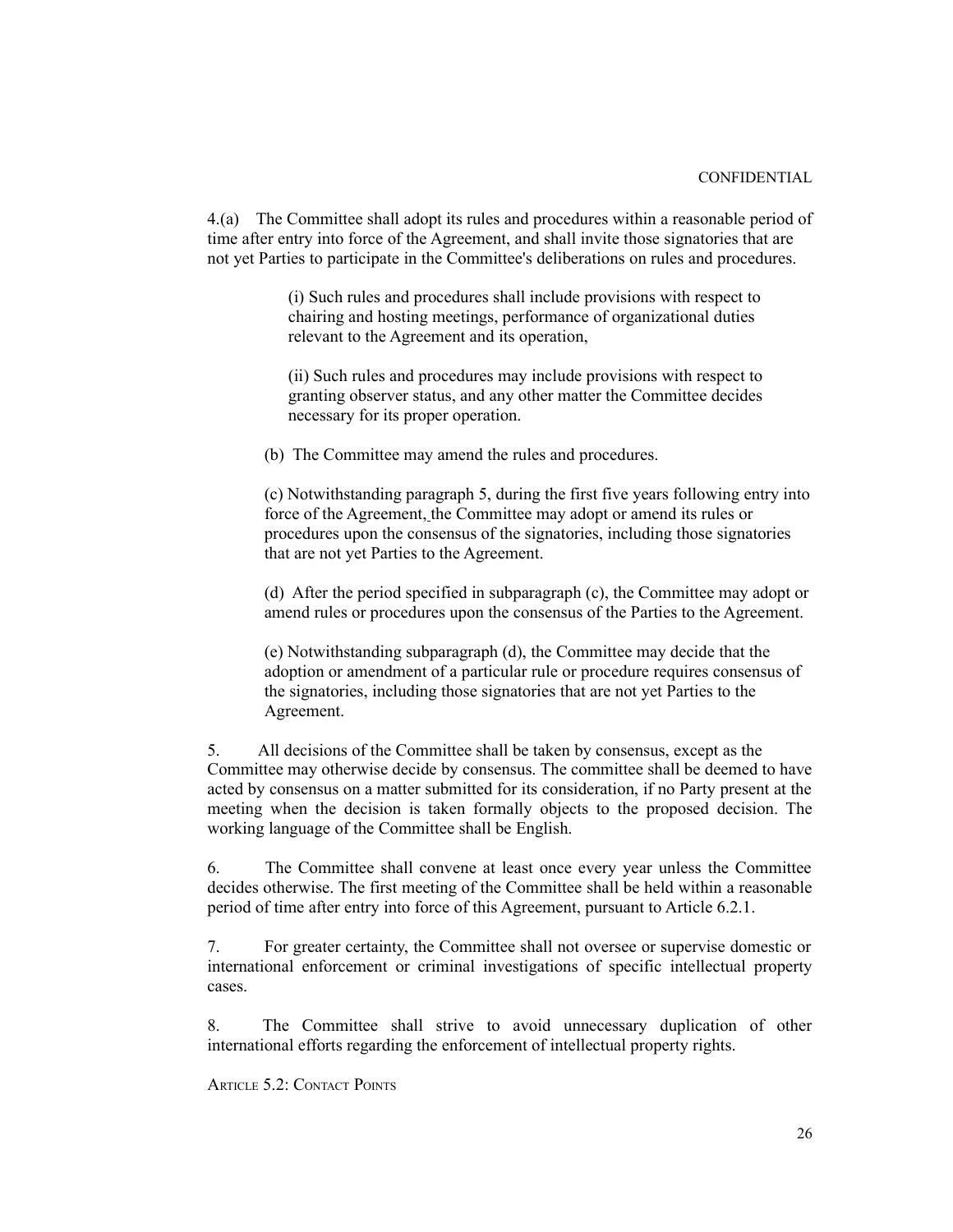1. Each Party shall designate a contact point to facilitate communications among the Parties on any matter covered by this Agreement.

2. On the request of a Party, the contact point of another Party shall identify an appropriate office or official and assist, as necessary, in facilitating communication between the office or official concerned and the requesting Party.

ARTICLE 5.3: CONSULTATION

1. Each Party may request in writing consultations with another Party with respect to any matter affecting the implementation of this Agreement. The requested Party shall accord sympathetic consideration to such a request, provide a response, and afford adequate opportunity for such consultations.

2*.* Any such consultations, including particular positions taken by Parties therein, shall be confidential, and without prejudice to the rights of either Party in any other proceeding, including ones under the auspices of the WTO Understanding on Rules and Procedures Governing the Settlement of Disputes.

2. The Parties may by mutual agreement notify the result of consultations referred to in this Article to the Committee.

[US: Article  $5.x$ ]

Option 1

[US: The European Union, in matters within its competence, shall exercise any right to vote that it may have with a number of votes equal to the number of its member States that are Parties to this Agreement. The European Union shall not exercise its right to vote if at least one of its member States exercises theirs and vice versa.]

Option 2

[EU (placeholder) for language along the following lines: Where the European Union exercises its right to vote, it shall have a number of votes equal to the number of its member states which are Parties to this Agreement. The number of votes of the European Union and its member states shall in no case exceed the number of member states of the European Union.].

> **CHAPTER SIX FINAL PROVISIONS**

ARTICLE 6.1: SIGNATURE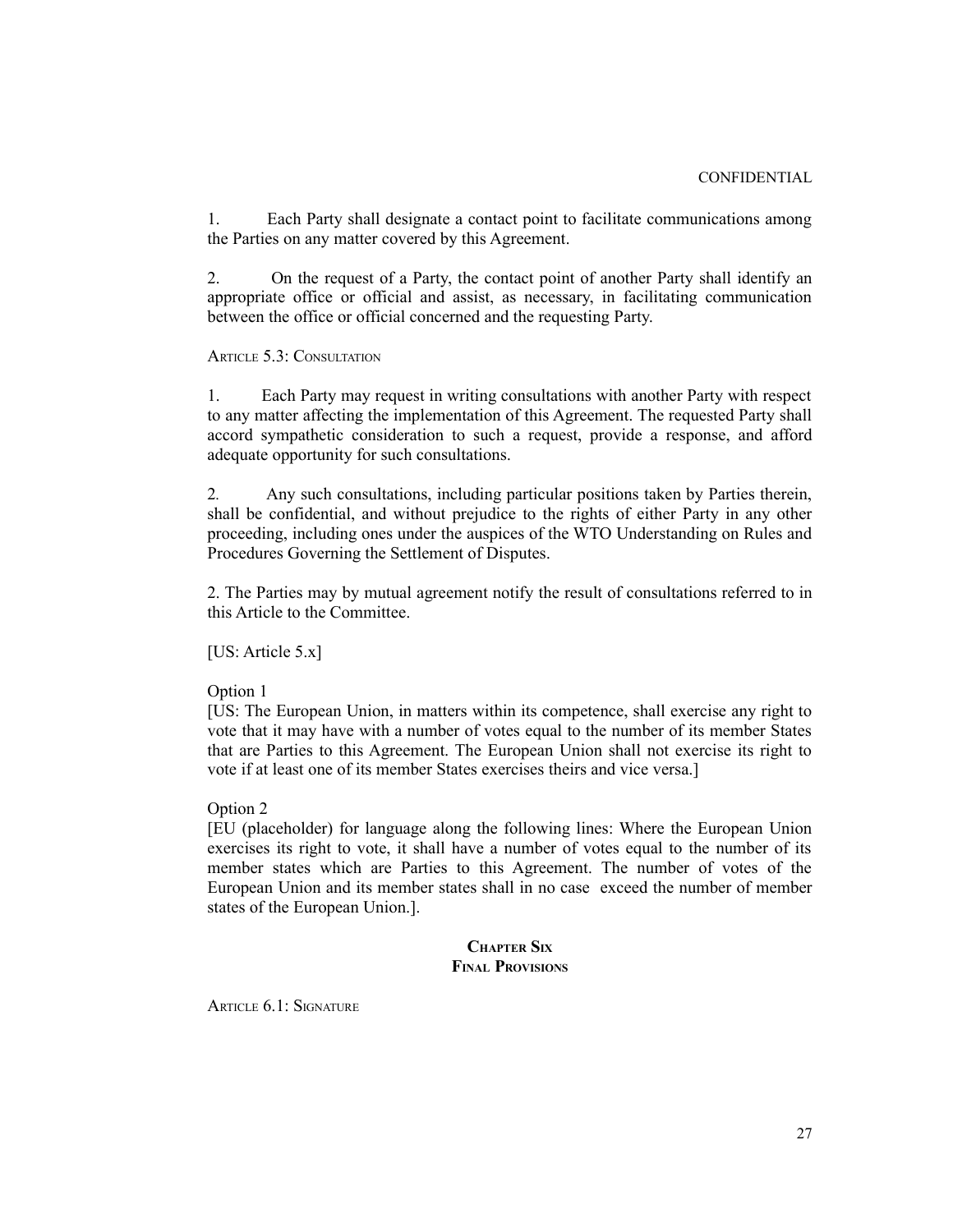This Agreement shall remain open for signature by participants in its negotiation<sup>[38](#page-27-0)</sup> from [date] until [date] at the Depositary. Note: the dates will reflect a 2 year period.

ARTICLE 6.2: ENTRY INTO FORCE OF THE AGREEMENT

1. This Agreement shall entry into force 30 days after the deposit of the sixth instrument of ratification, acceptance, or approval as between those signatories which have deposited their respective instruments of ratification, acceptance or approval.

2. For each signatory that deposits its instrument of ratification, acceptance, or approval after the deposit of the sixth instrument of ratification, acceptance or approval, this Agreement shall enter into force for that signatory signatory 30 days after the date of deposit of its instrument of ratification, acceptance or approval.

ARTICLE 6.3: WITHDRAWAL

A Party may withdraw from this Agreement by means of a written notification to the Depositary. Such withdrawal shall take effect 180 days after the notification is received by the Depositary.

ARTICLE 6.4: AMENDMENTS

1. Each Party may propose amendments to this Agreement to the Committee. The Committee shall decide whether to present a proposed amendment to the Parties for acceptance, ratification, or approval.

2. Such amendment shall enter into force 90 days after the date that all the Parties have deposited their respective instruments of acceptance, ratification or approval with the Depositary.

ARTICLE 6.5: BECOMING PARTY TO THE AGREEMENT

1. After the expiration of the period provided in Article 6.1, any Member of the WTO may apply to accede to this Agreement.

2. The Committee shall decide upon the terms of accession for each applicant.

3. The applicant shall become a Party to this Agreement 30 days after the deposit of its instrument of acceptance, ratification or approval of those terms of accession with the Depository.

<span id="page-27-0"></span><sup>&</sup>lt;sup>38</sup> Which shall comprise Australia, Austria, Belgium, Bulgaria, Canada, Cyprus, the Czech Republic, Denmark, Estonia, Finland, France, Germany, Greece, Hungary, Ireland, Italy, Japan, the Republic of Korea, Latvia, Lithuania, Luxembourg, Malta, Morocco, the Netherlands, New Zealand, Poland, Portugal, Romania, Singapore, Slovakia, Slovenia, Spain, Sweden, Switzerland, the United Kingdom, the United Mexican States, the United States, and the European Union.